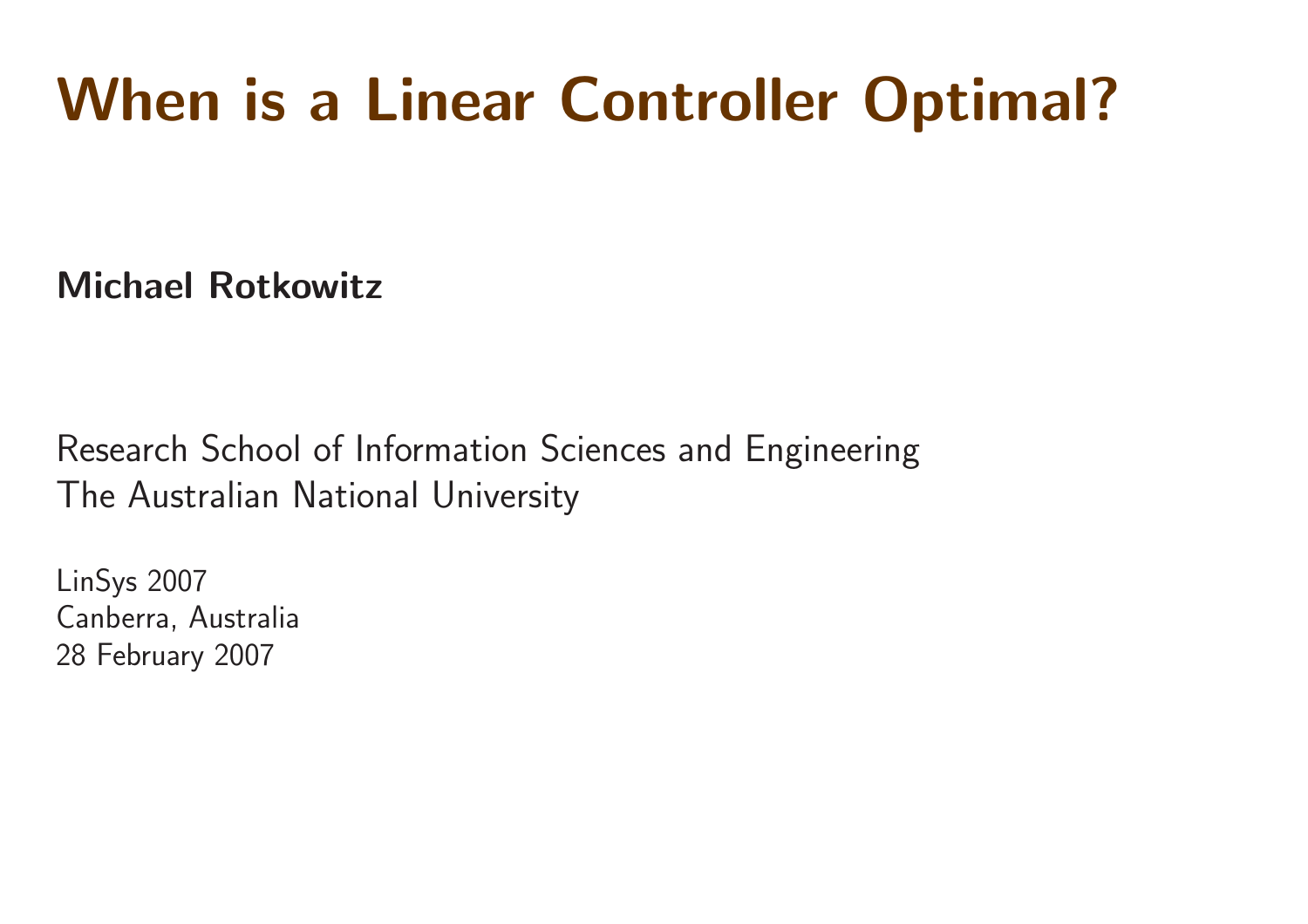#### General Formulation



minimize  $||f_l(P, K)||$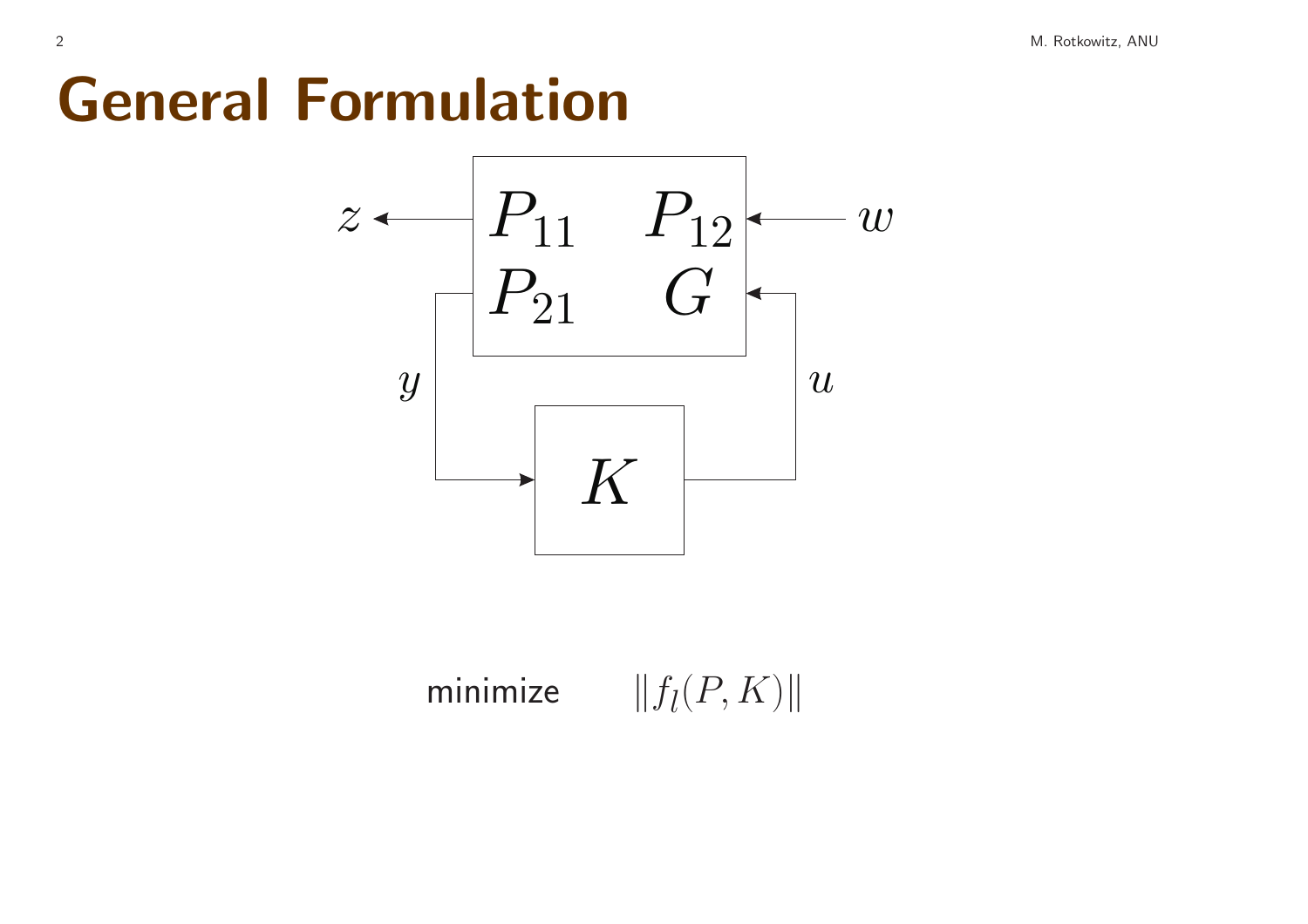#### General Formulation



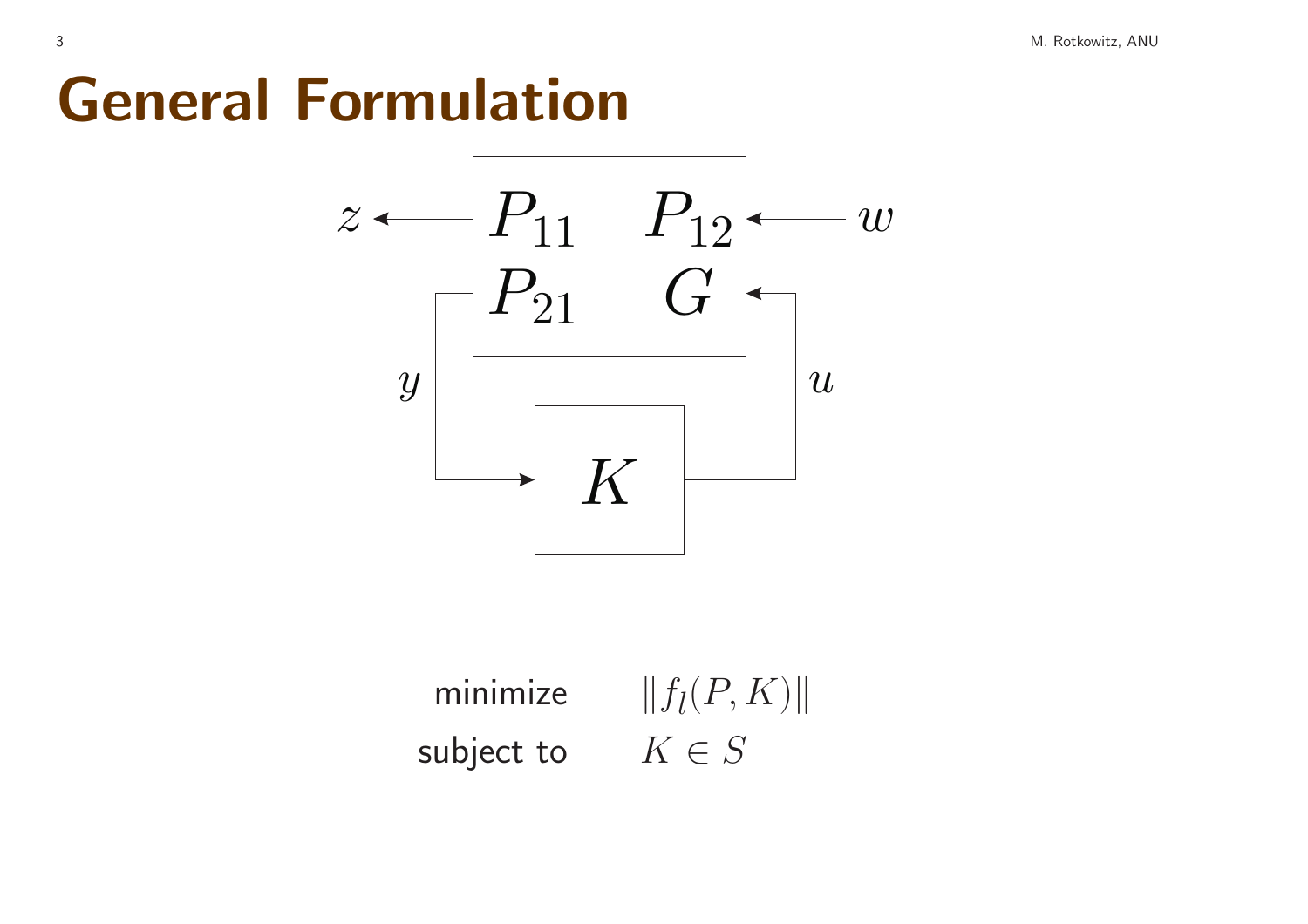# Uniform Optimal (Centralized) Control

minimize  $||f_l(P, K)||_{\infty}$ 

• where

$$
||G||_{\infty} = \sup_{w \neq 0} \frac{||Gw||_2}{||w||_2}
$$

- When plant  $P$  is linear, optimal controller  $K$  is indeed linear
	- **•** Feintuch and Francis, 1985
	- Khargonekar and Poolla, 1986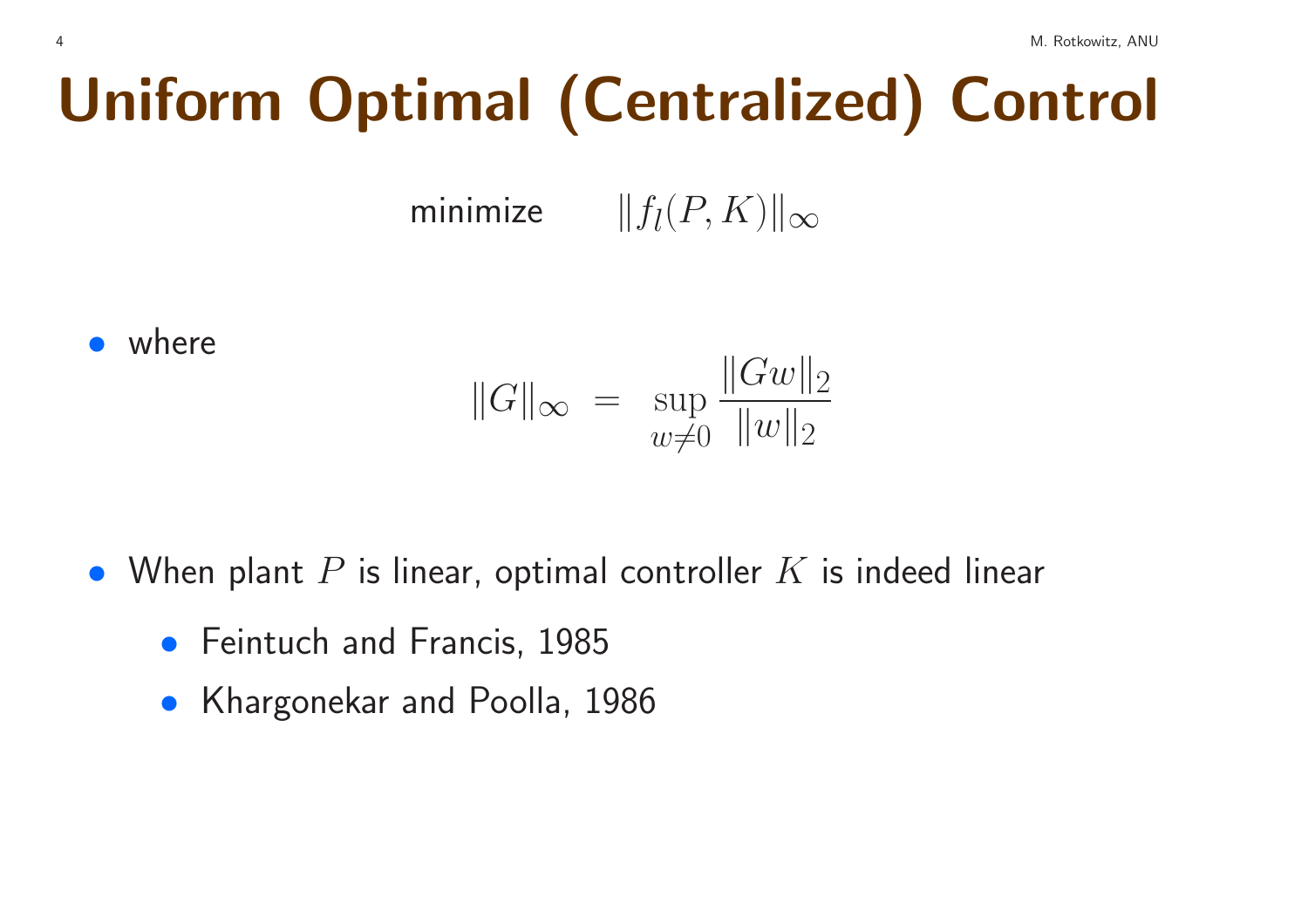### LQG

minimize  $\mathbb{E}(h(z))$  where  $z = f_l(P, K) w$ 

• "strictly classical information pattern" <sup>⇒</sup> separation

$$
\bullet\;\;\gamma^*\;=\;\phi\circ F
$$

- Gaussian noise <sup>⇒</sup> linear estimation
	- $F^*$  linear
- quadratic cost <sup>⇒</sup> linear control

•  $\phi^*$  linear

• Witsenhausen, 1971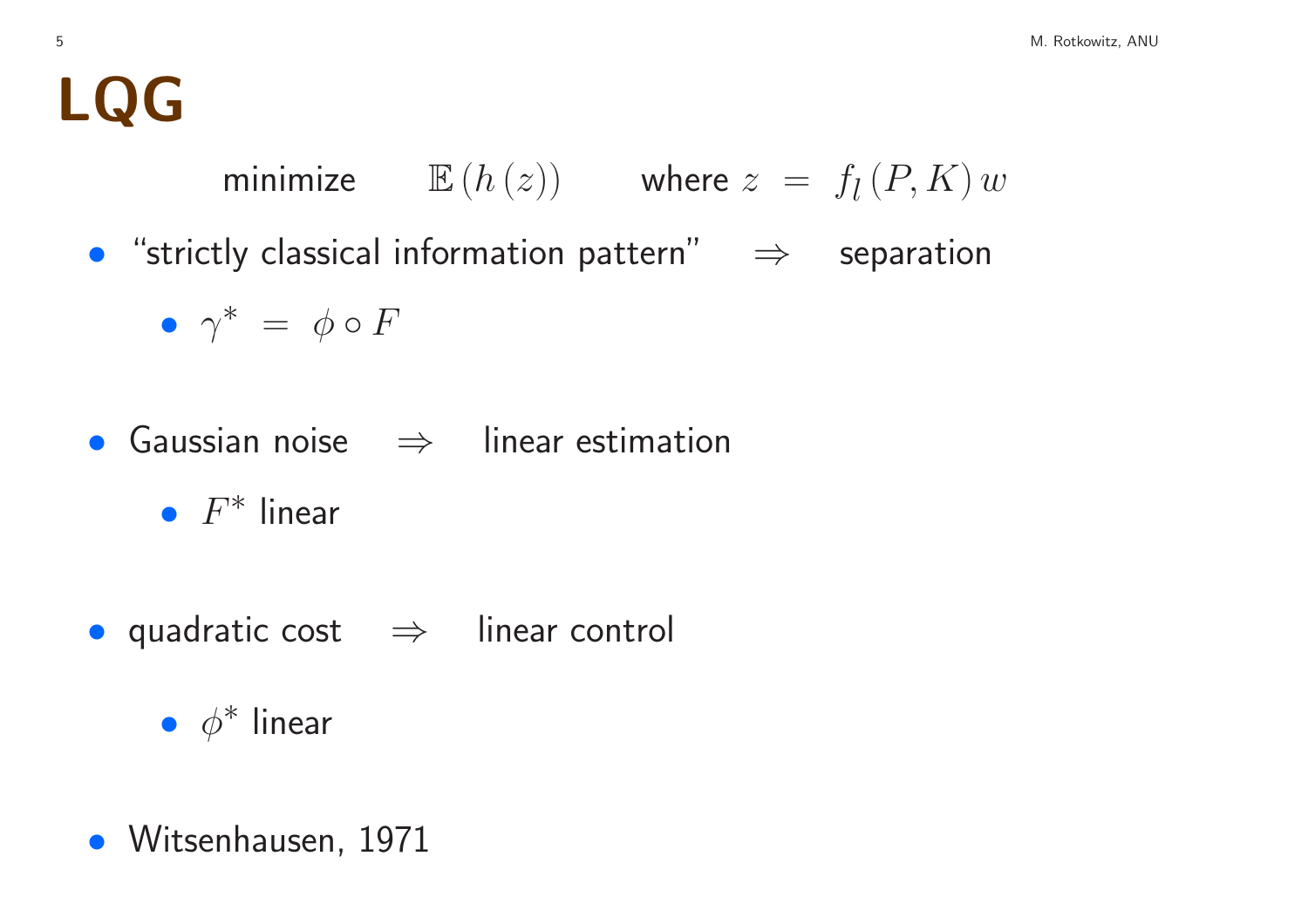## Witsenhausen Counterexample (1968)



Objective was to seek  $\gamma_1, \gamma_2$  to minimize

$$
\mathbb{E}\left(k^2u_1^2+x_2^2\right)
$$

where

$$
w_1 \sim \mathcal{N}(0, 1) \qquad \qquad w_2 \sim \mathcal{N}(0, 1)
$$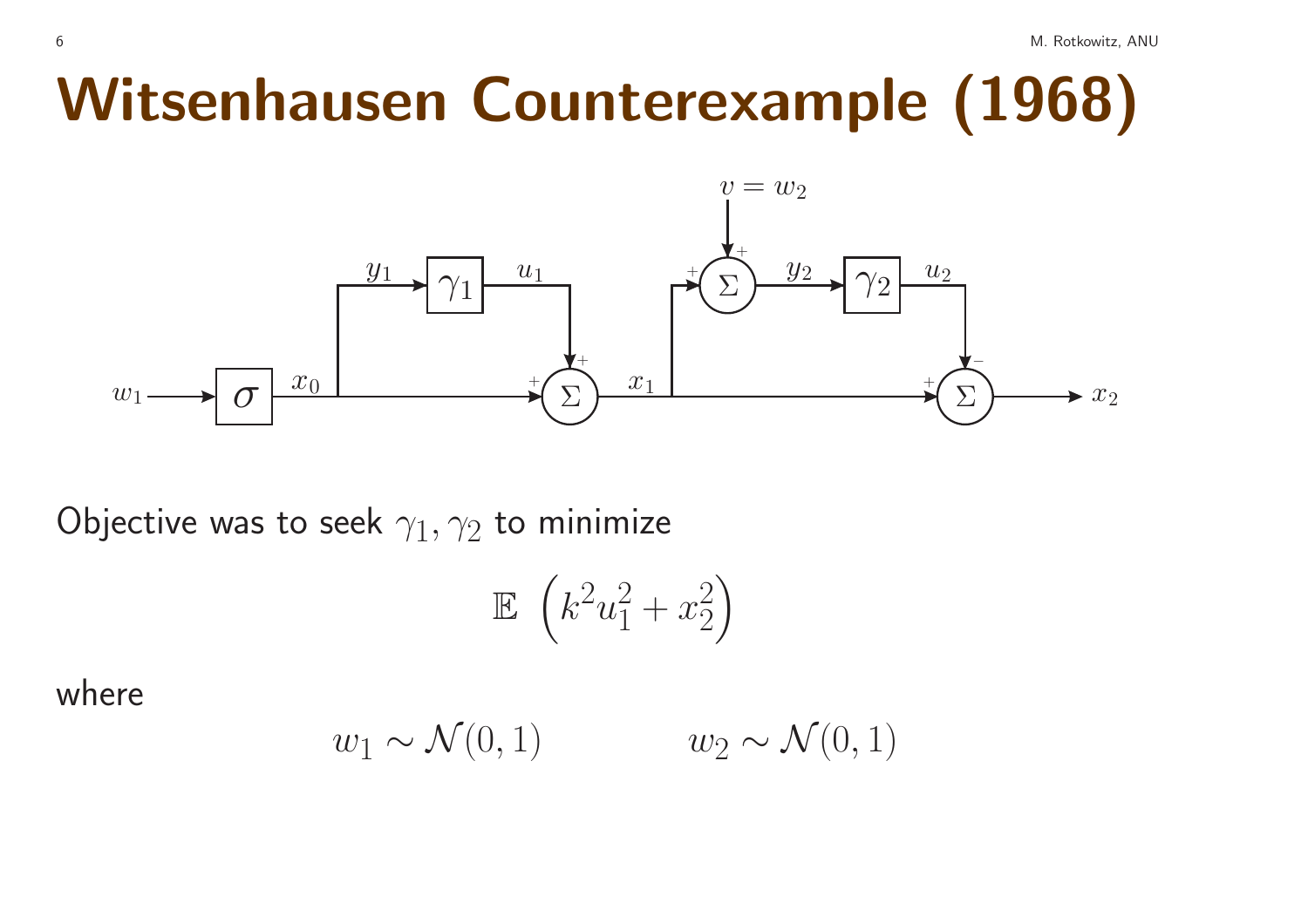## W.C. - Full Information



|                                                 |  | $\gamma_1  \gamma_2  E(u_1^2)  x_2  E(x_2^2)  J $ |  |  |
|-------------------------------------------------|--|---------------------------------------------------|--|--|
| $\vert$ (0) full info $\vert$ 0 $\vert$ $\vert$ |  |                                                   |  |  |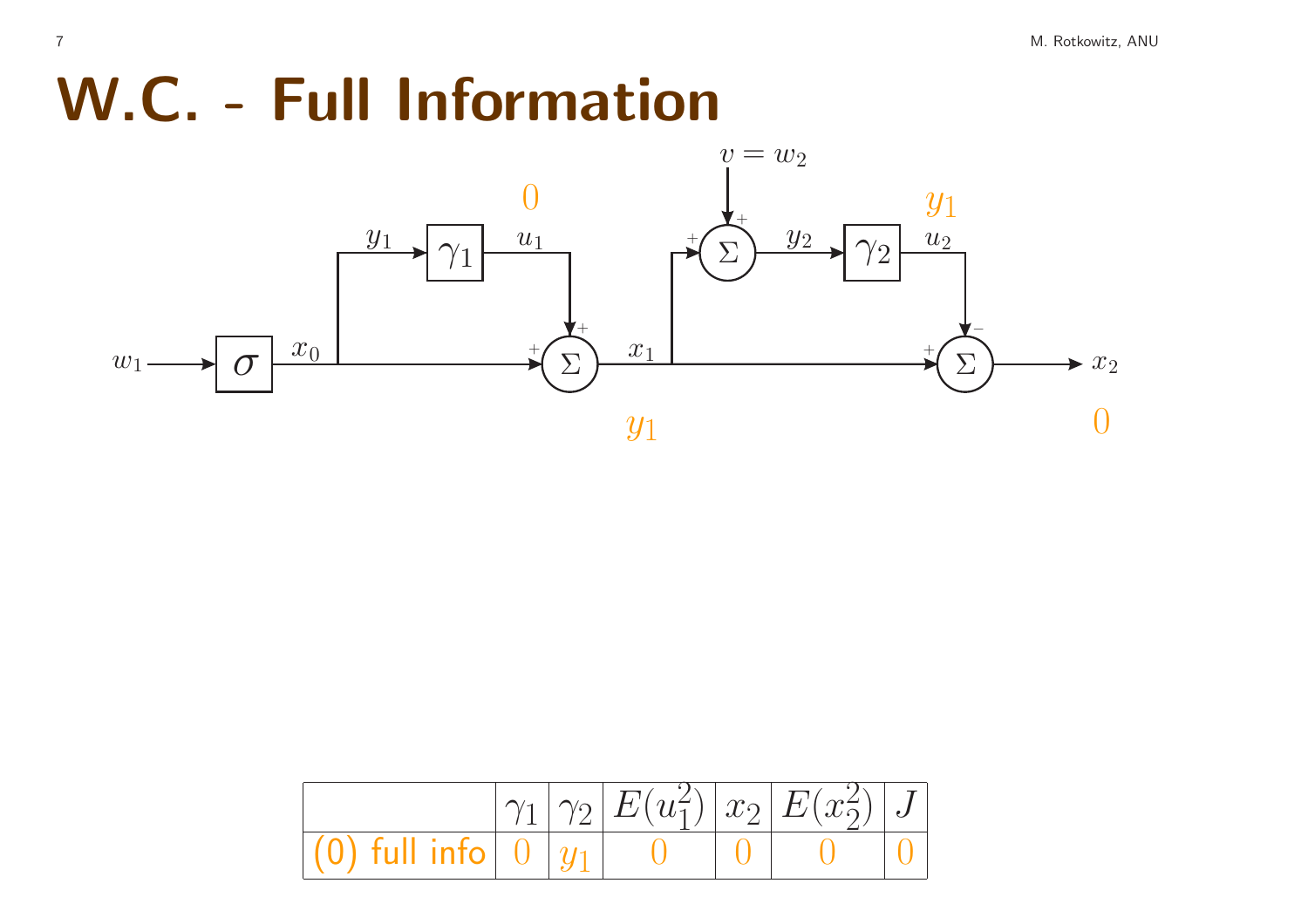#### W.C. - No Input Cost



|                                            |  |  | $ \gamma_2  E(u_1^2)  x_2  E(x_2^2)  J$ |  |
|--------------------------------------------|--|--|-----------------------------------------|--|
| $(0)$ full info                            |  |  |                                         |  |
| $(1)$ no input cost $\mid 0 \mid y_2 \mid$ |  |  |                                         |  |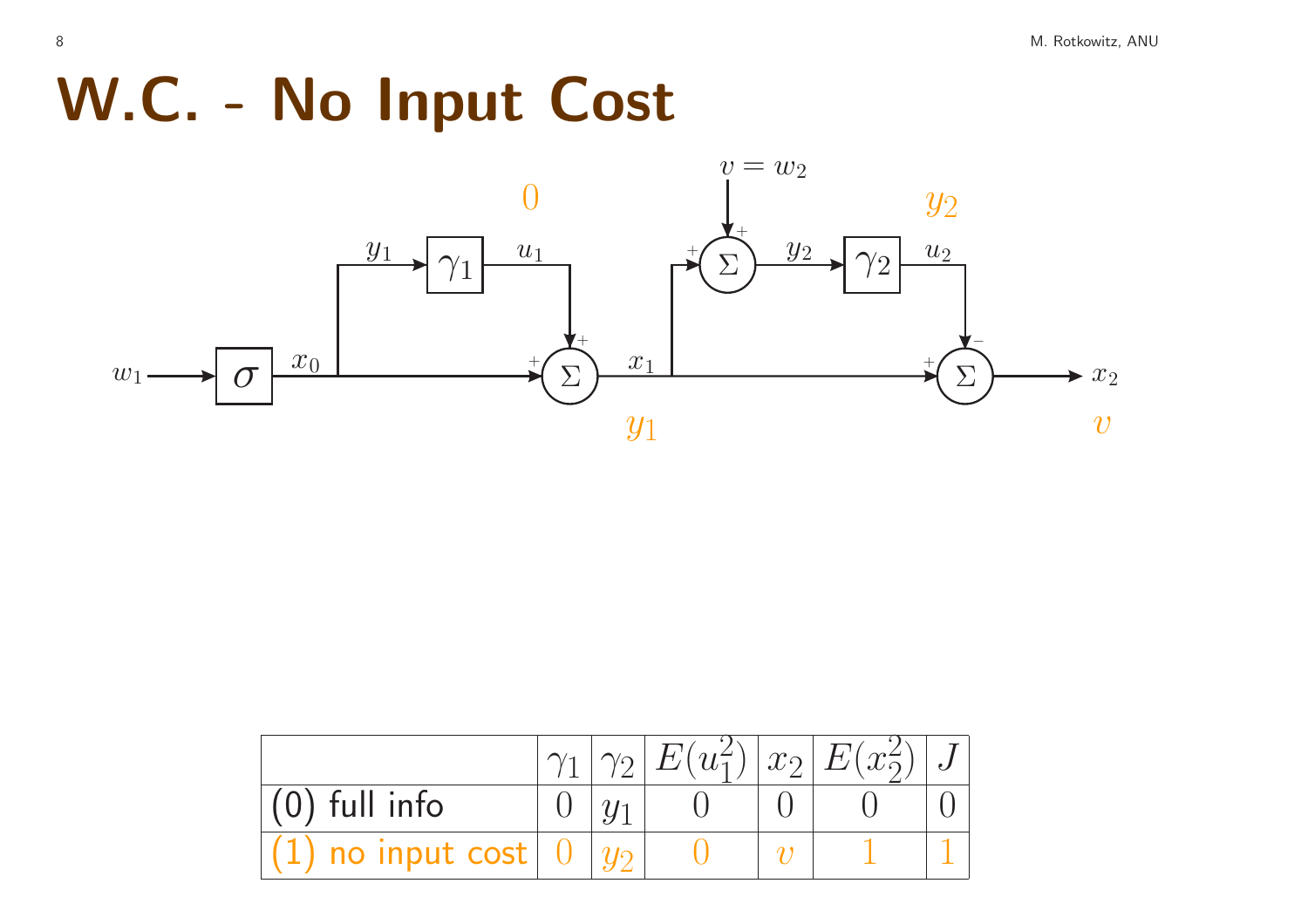## W.C. - No Output Cost



#### Let  $k = 0.1$  and  $\sigma = 10$ .

|                                         | $\sqrt{2}$ | $E(u_1^2)$ | $x_2$ | $E(x_2^2)$ |  |
|-----------------------------------------|------------|------------|-------|------------|--|
| $(0)$ full info                         |            |            |       |            |  |
| $(1)$ no input cost                     |            |            |       |            |  |
| $\mathcal{L}$ ) no output cost $ -y_1 $ |            |            |       |            |  |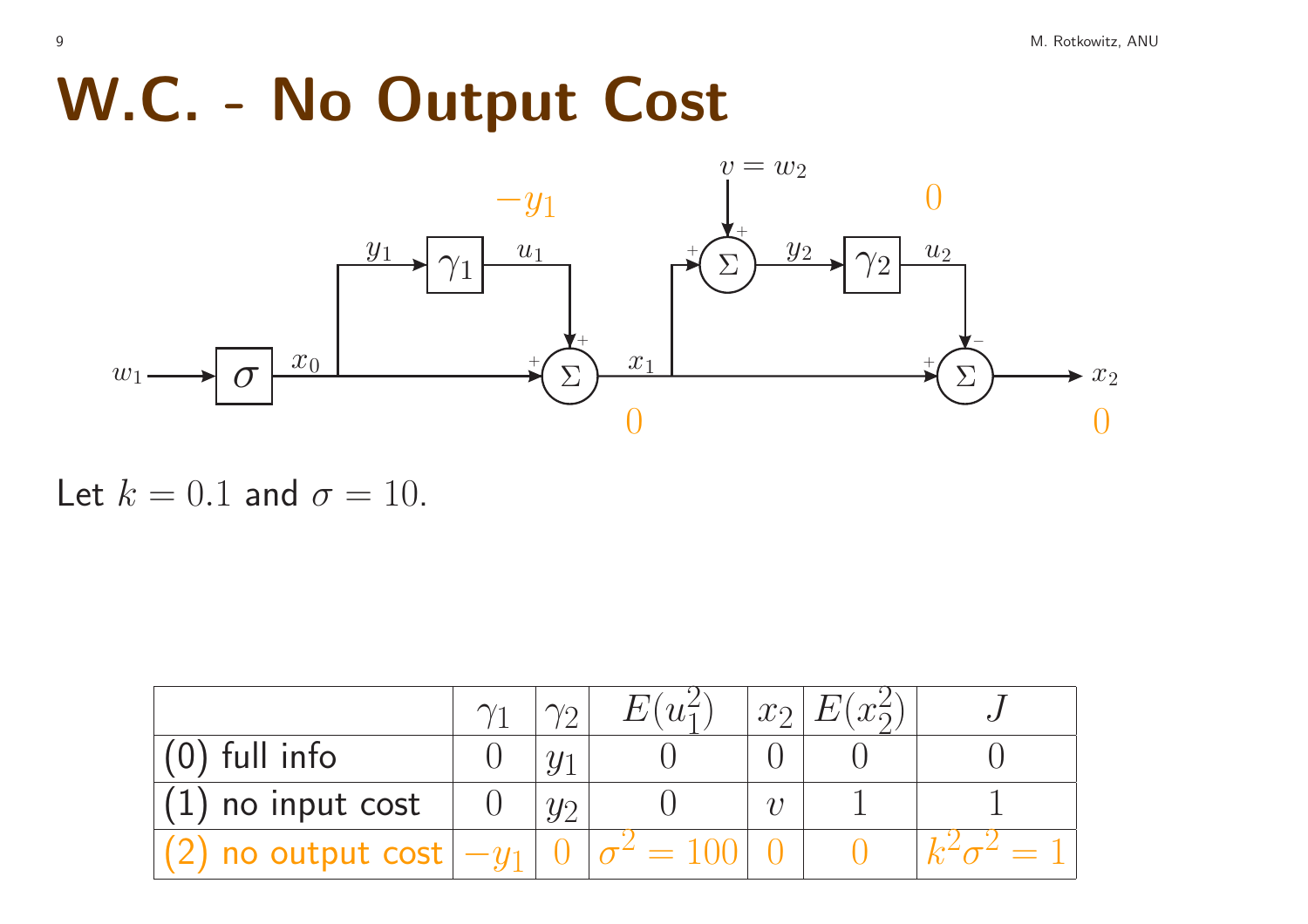#### W.C. - Best Linear



|                             |        | $\gamma$       | $E(u_1^2)$ |        | $\ x_2\ E(x_2^2)\ $ |  |
|-----------------------------|--------|----------------|------------|--------|---------------------|--|
| $(0)$ full info             |        | $\overline{u}$ |            |        |                     |  |
| $(1)$ no input cost         |        | $\mathcal{U}$  |            | $\eta$ |                     |  |
| $(2)$ no output cost $\mid$ | $-y_1$ |                | 1()()      |        |                     |  |
| (3) best linear             |        | $0.99y_2$      |            |        |                     |  |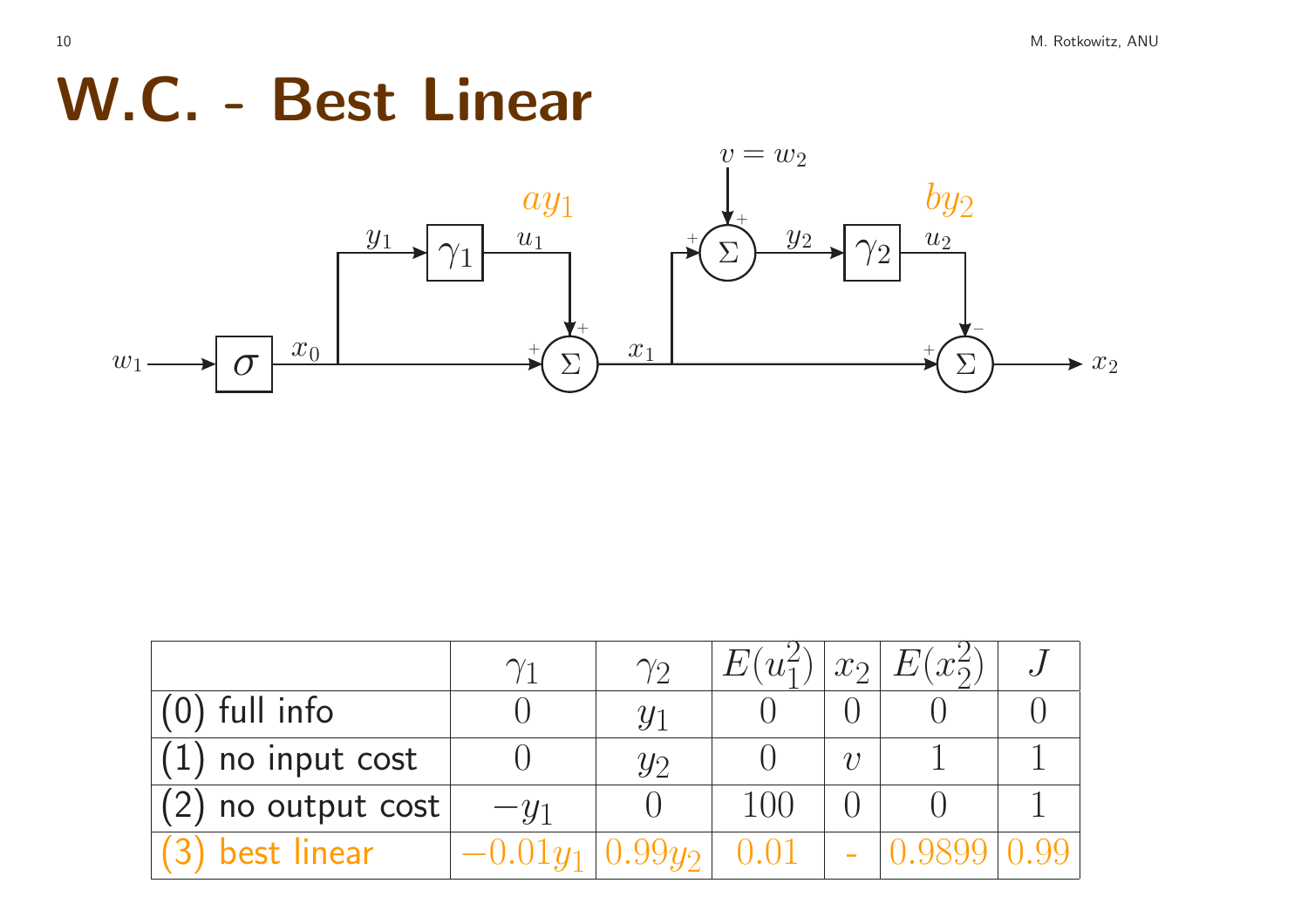## W.C. - Signalling



|                            | $\gamma_1$ | $\gamma_2$    | E <br>$u_1$ | $x_2$  | $x_{\Omega}^2$ |  |
|----------------------------|------------|---------------|-------------|--------|----------------|--|
| $(0)$ full info            |            | $y_1$         |             |        |                |  |
| $\sqrt{1}$ ) no input cost |            | $y_2$         |             | $\eta$ |                |  |
| $(2)$ no output cost       | $-y_1$     |               | 100         |        |                |  |
| $(3)$ best linear          | $ay_1$     | $by_2$        | 0.01        |        |                |  |
| 4) M&S                     |            | ' sgn $(y_2)$ |             |        |                |  |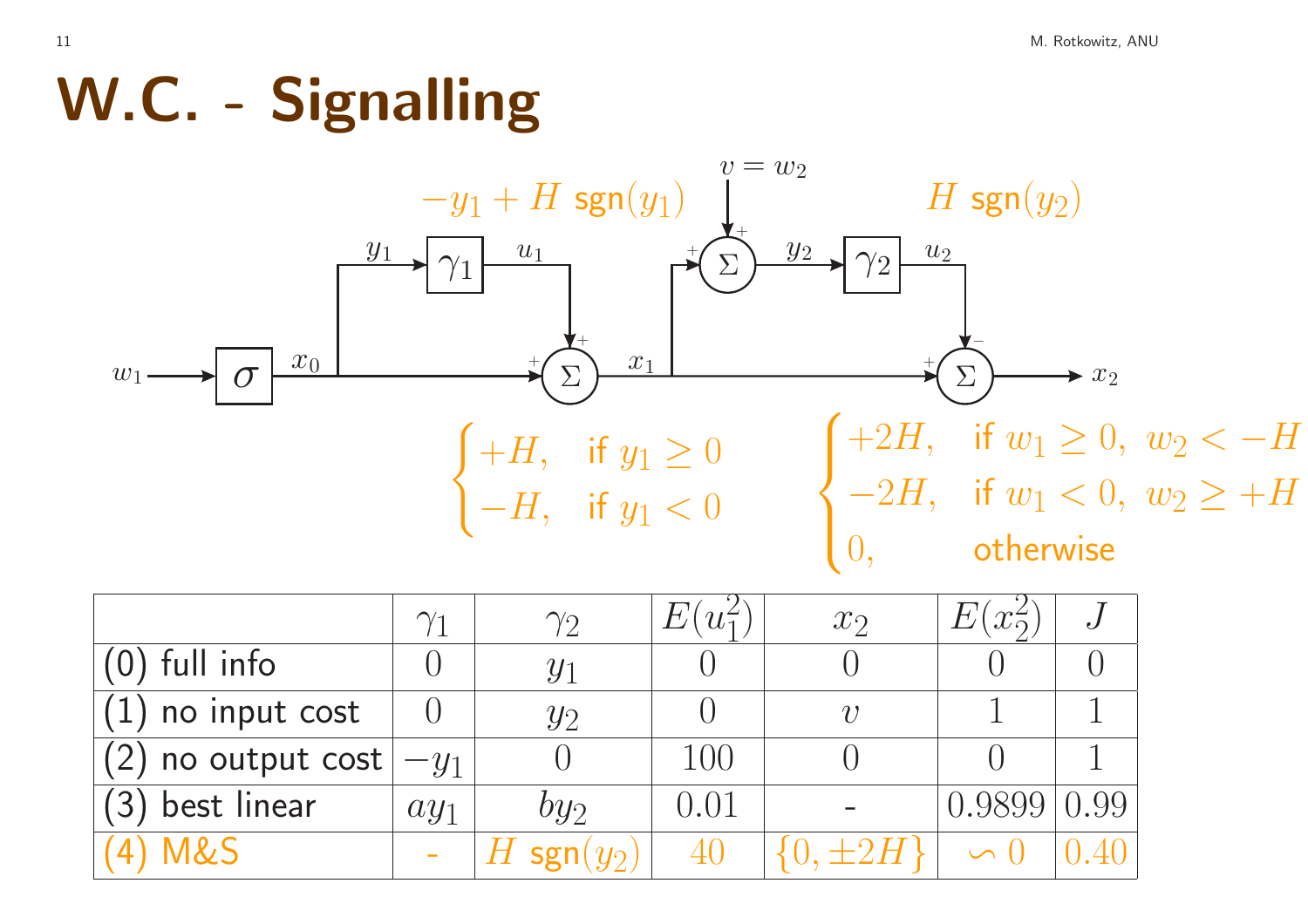#### W.C. - Hierarchical Search



|                      | $\gamma_1$ | $\gamma_2$                     | $u_1^2$ | $x_2$         | $\,E\,$<br>$x_{2}^{\prime}$ | $\cdot$ J |
|----------------------|------------|--------------------------------|---------|---------------|-----------------------------|-----------|
| $(0)$ full info      |            | $y_1$                          |         |               |                             |           |
| $(1)$ no input cost  |            | $y_2$                          |         | $\eta$        |                             |           |
| $(2)$ no output cost | $-y_1$     |                                |         |               |                             |           |
| (3) best linear      | $ay_1$     | $by_2$                         | 0.01    |               |                             |           |
| (4) M&S              |            | $\mathsf{sgn}(y_2)$<br>$H_{-}$ | 40      | $[0, \pm 2H]$ |                             |           |
| (5) LLH              |            |                                | 13.2    |               |                             |           |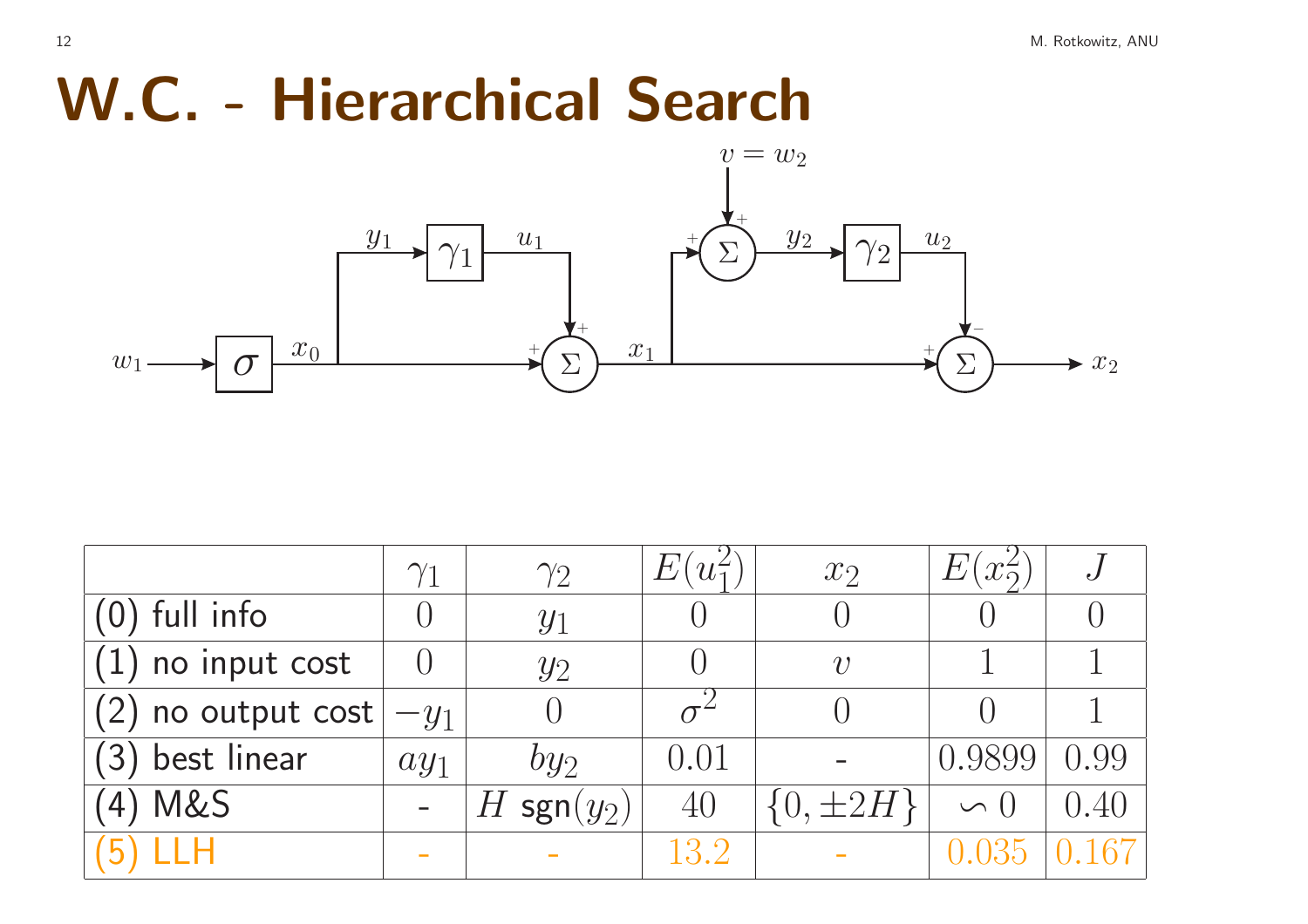## Witsenhausen Counterexample (1968)



Objective was to seek  $\gamma_1, \gamma_2$  to minimize

$$
\mathbb{E}\left(k^2u_1^2+x_2^2\right)
$$

where

$$
w_1 \sim \mathcal{N}(0, 1) \qquad \qquad w_2 \sim \mathcal{N}(0, 1)
$$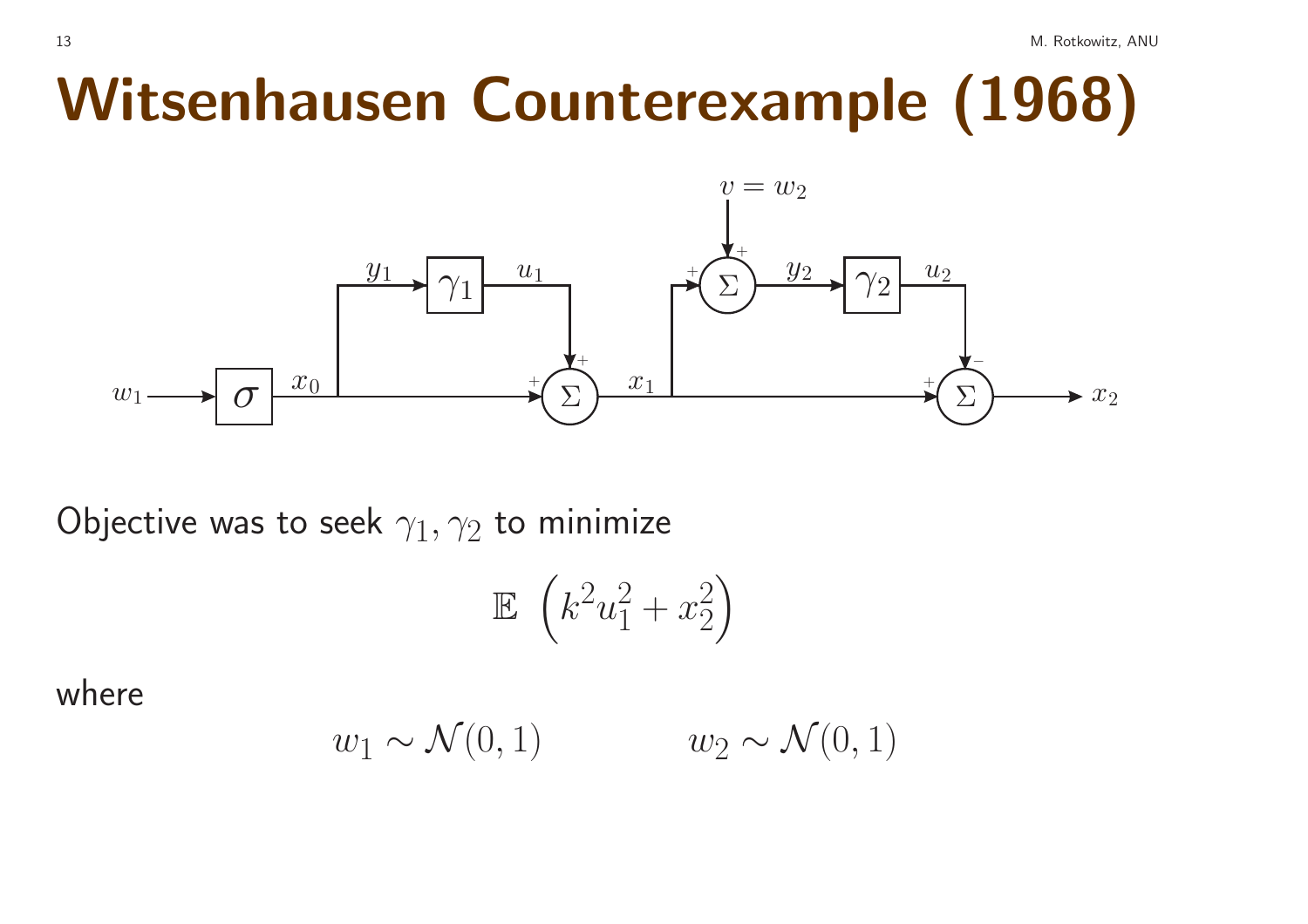## Witsenhausen Counterexample (1968)



Letting

$$
w = \begin{bmatrix} w_1 \\ w_2 \end{bmatrix} \qquad \qquad z = \begin{bmatrix} k & u_1 \\ x_2 \end{bmatrix}
$$

we then seek to minimize

$$
J(\gamma_1, \gamma_2) = \mathbb{E} \|z\|_2^2
$$

where

 $w \sim \mathcal{N}(0, I)$ 

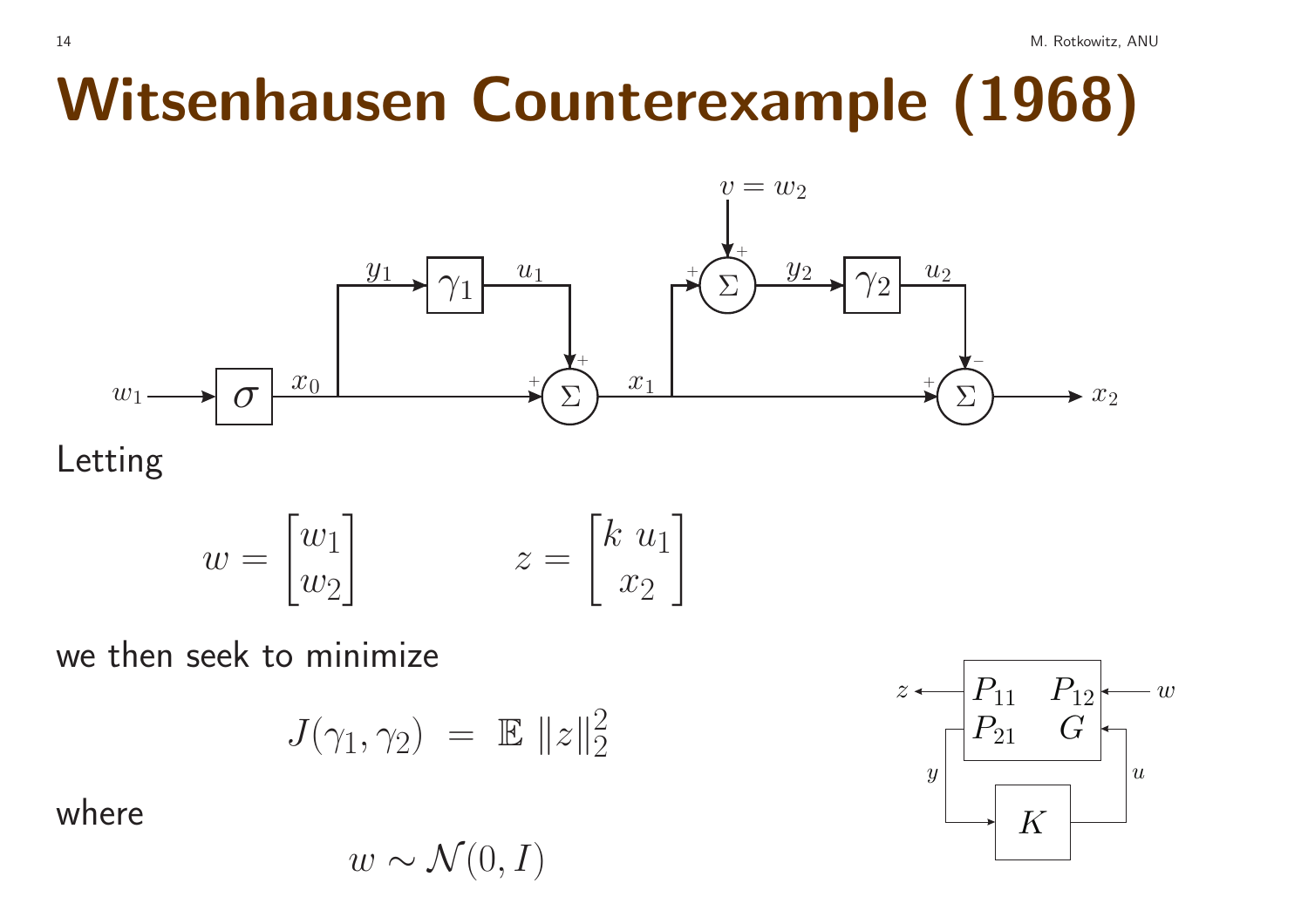## Witsenhausen Counterexample - Induced **Norm**



Instead consider the induced norm, and seek  $\gamma_1, \gamma_2$  to minimize

$$
J(\gamma_1, \gamma_2) = \sup_{w \neq 0} \frac{\|z\|_2}{\|w\|_2}
$$

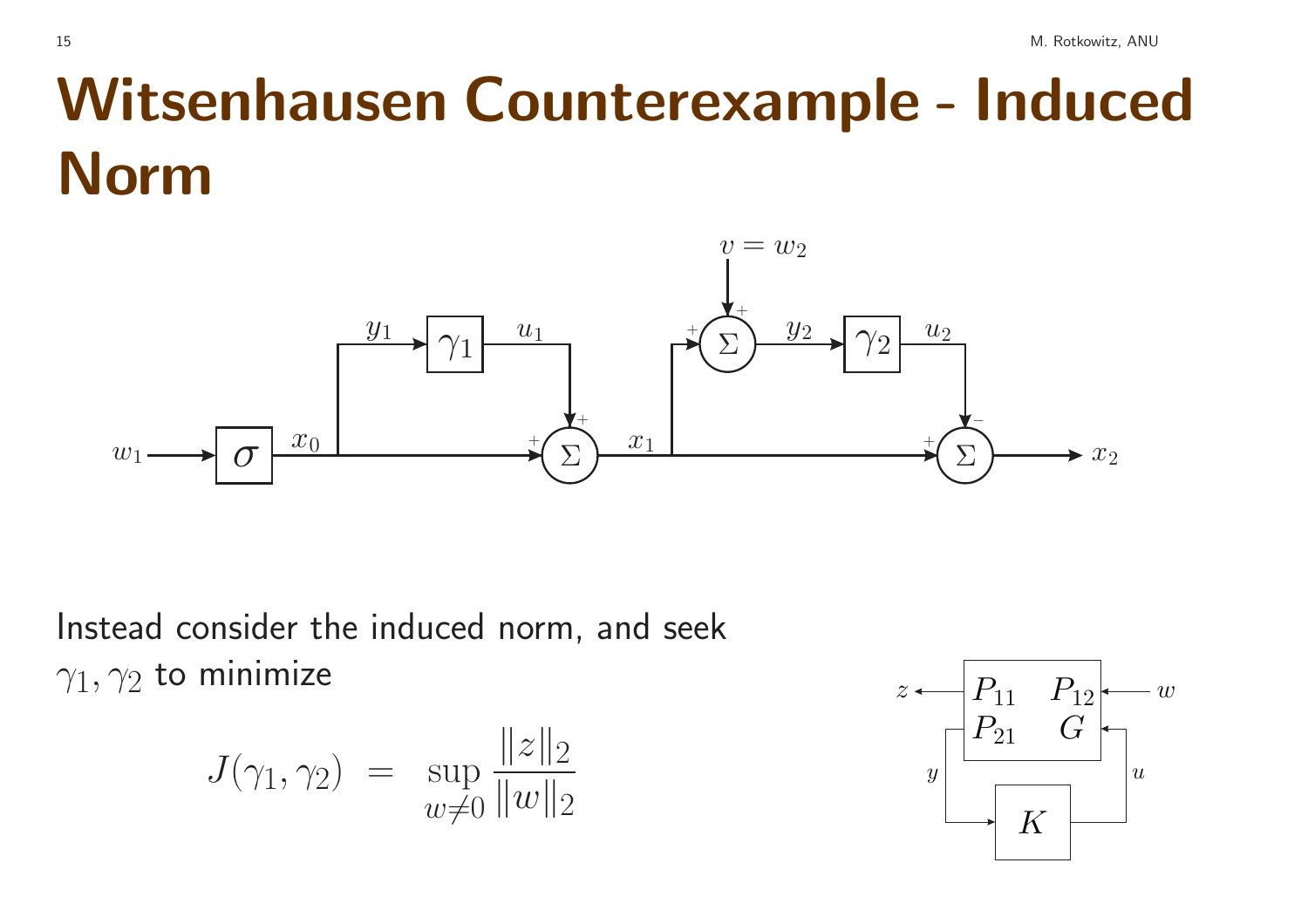

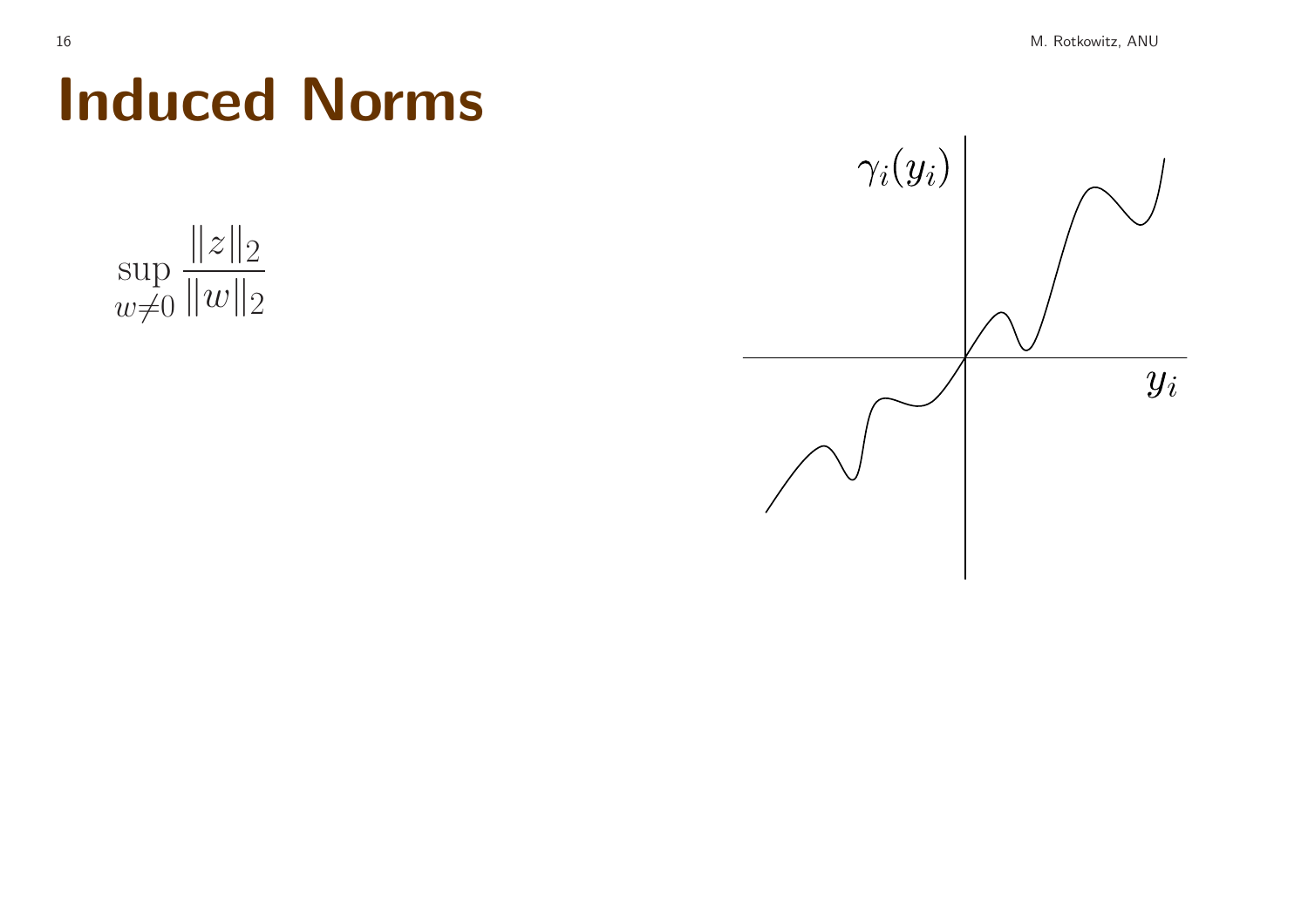

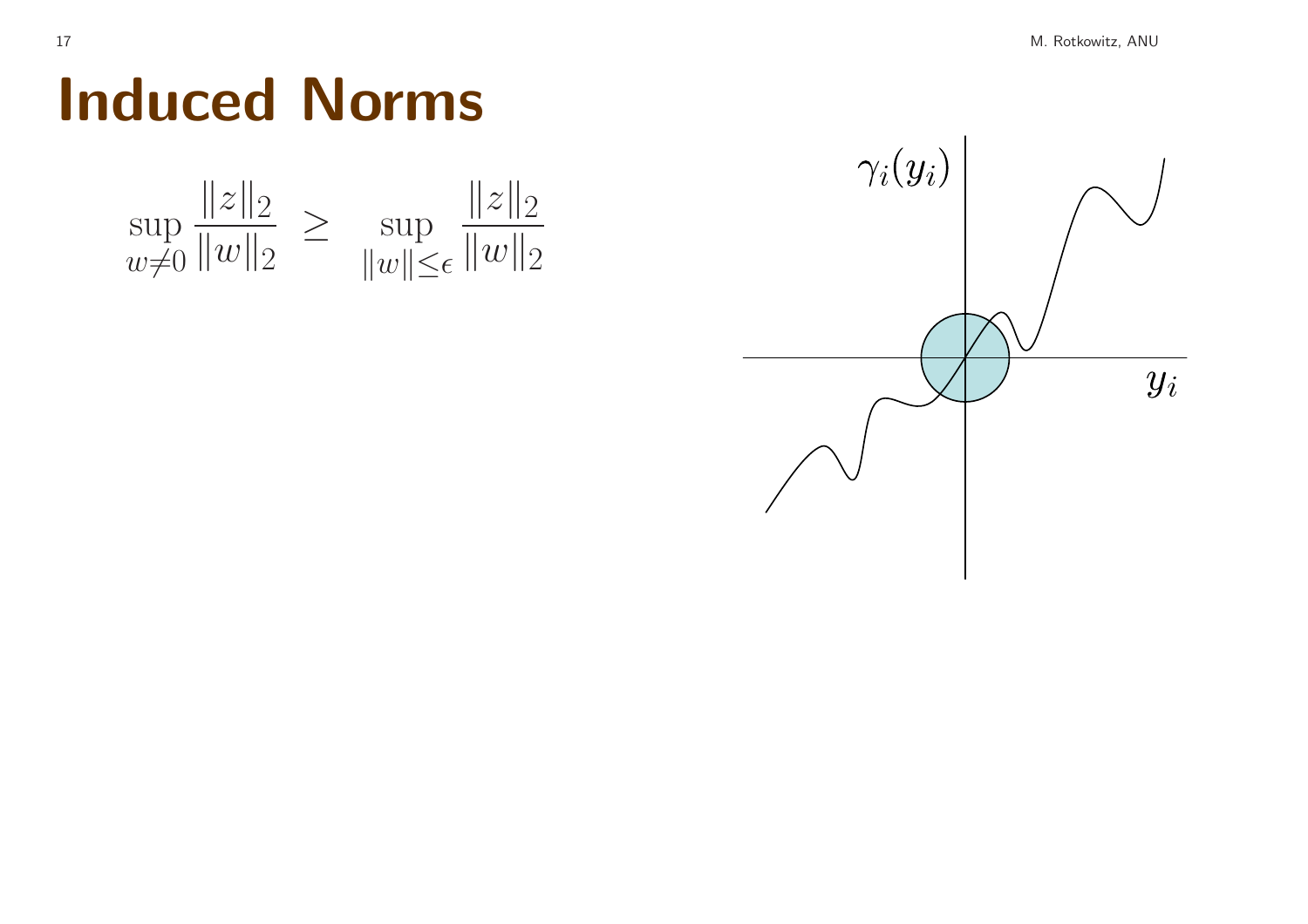$y_i$ 

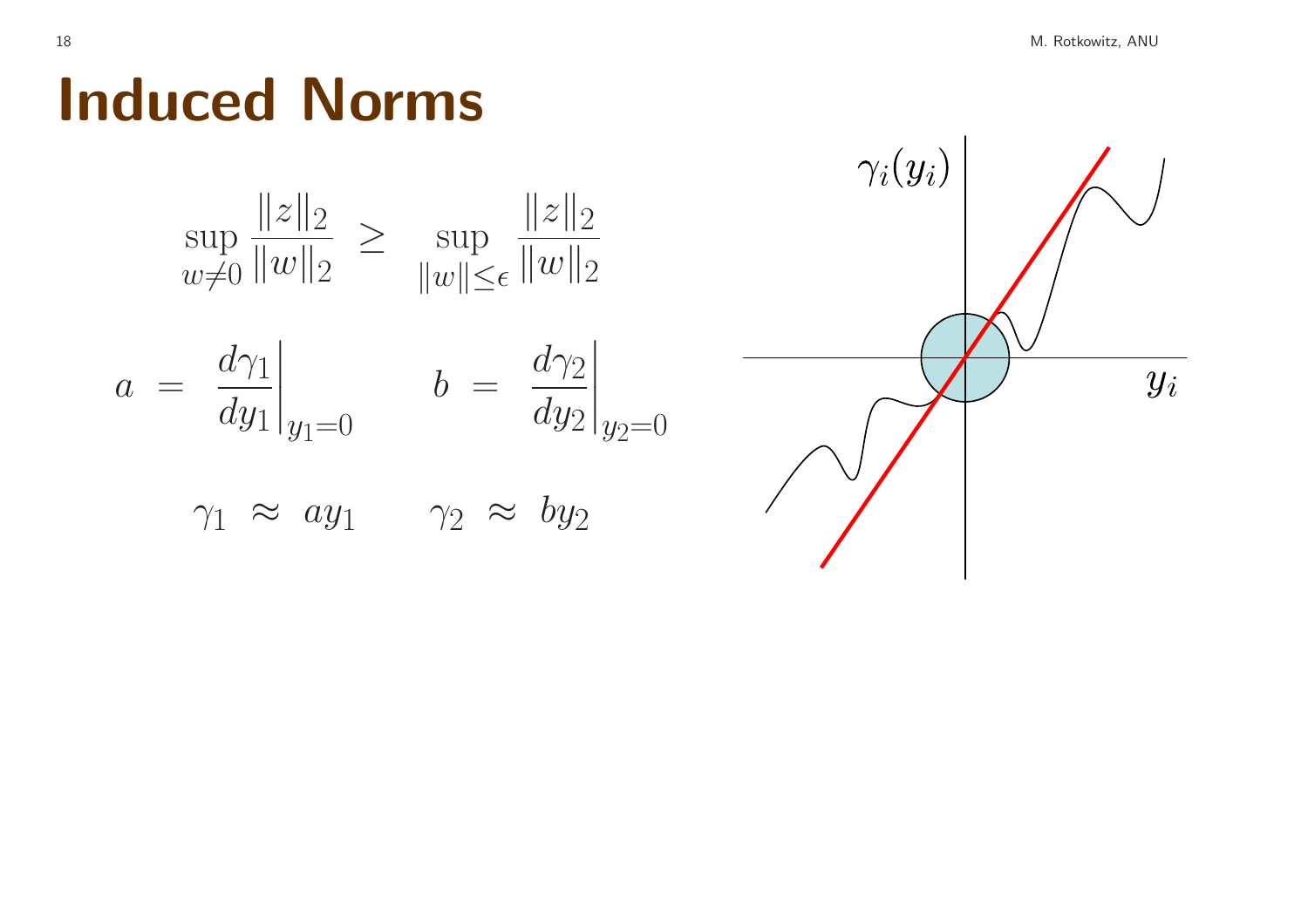

$$
J(\gamma_1, \gamma_2) = \sup_{w \neq 0} \frac{\|z\|_2}{\|w\|_2} \ge J_l(a, b)
$$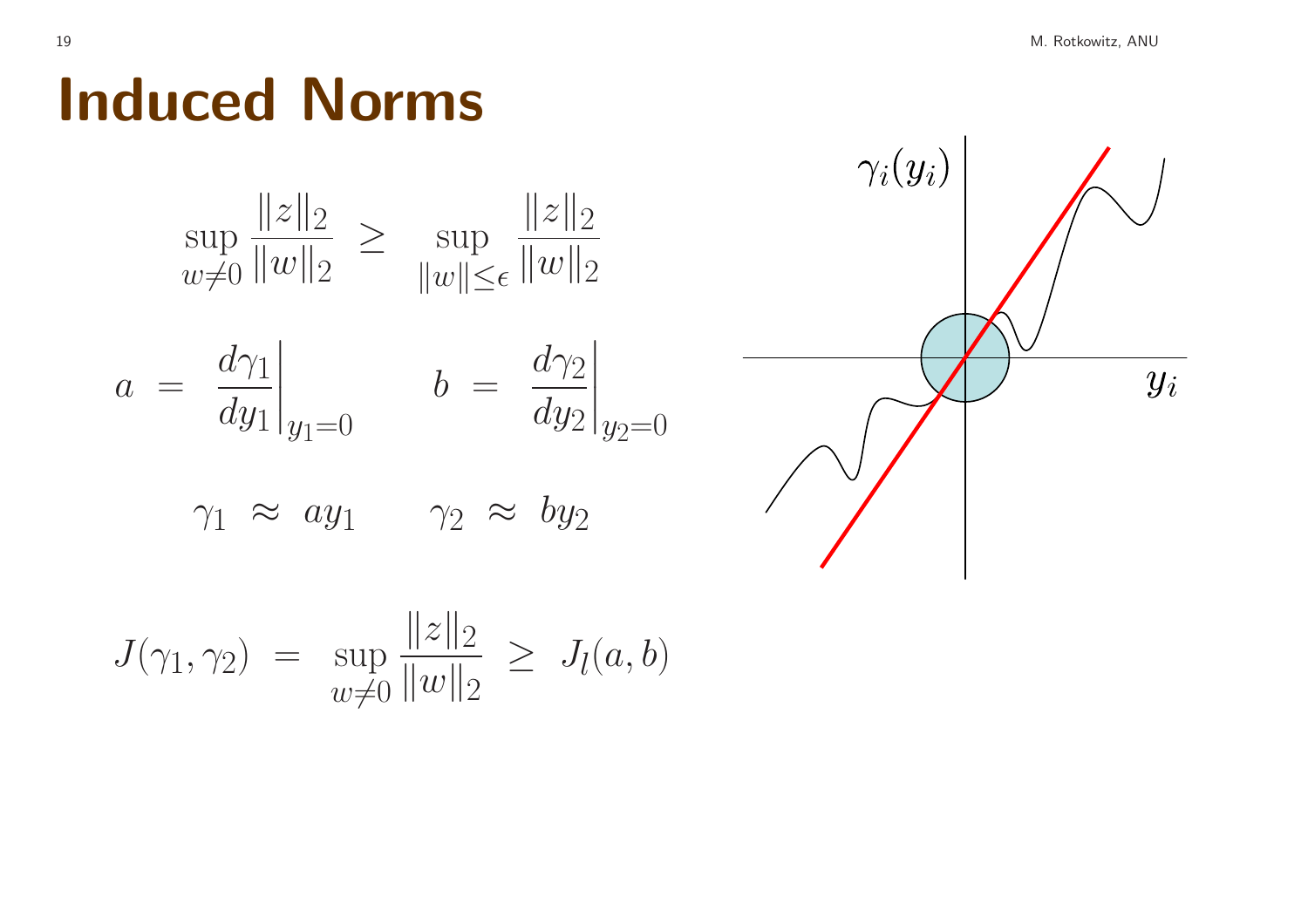

$$
J(\gamma_1, \gamma_2) = \sup_{w \neq 0} \frac{\|z\|_2}{\|w\|_2} \ge J_l(a, b)
$$

May as well fix

$$
\gamma_1(y_1) = ay_1 \qquad \gamma_2(y_2) = by_2
$$

Can't do any better!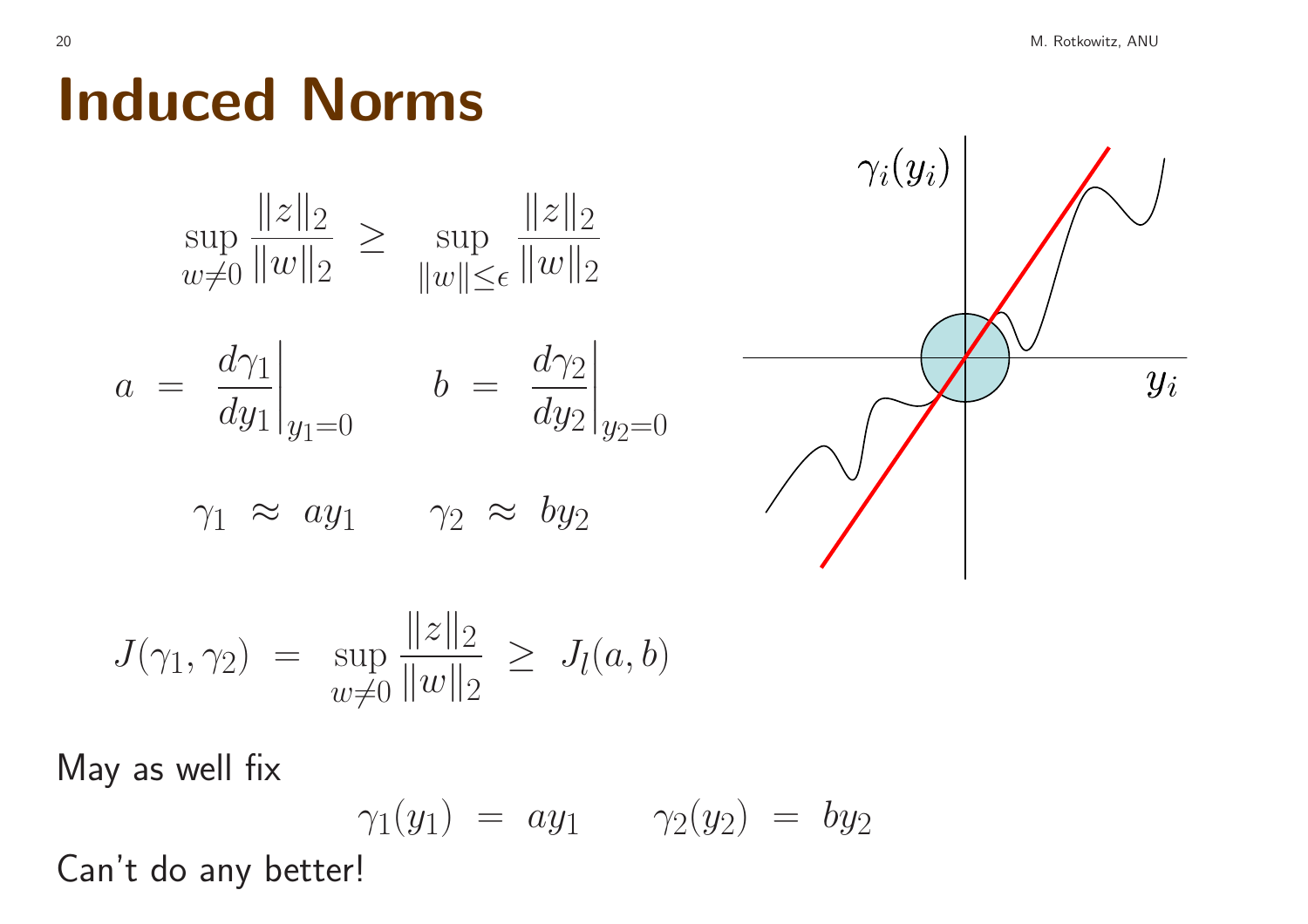$\gamma_1 \approx ay_1 \quad \gamma_2 \approx by_2$ 

$$
J(\gamma_1, \gamma_2) = \sup_{w \neq 0} \frac{\|z\|_2}{\|w\|_2} \ge J_l(a, b)
$$

May as well fix

 $\gamma_1(y_1) = ay_1 \qquad \gamma_2(y_2) = by_2$ 

#### Can't do any better!

- Given any nonlinear controller that's differentiable in the origin, we have <sup>a</sup> linear controller that's at least as good.
- End of story? Not so fast.



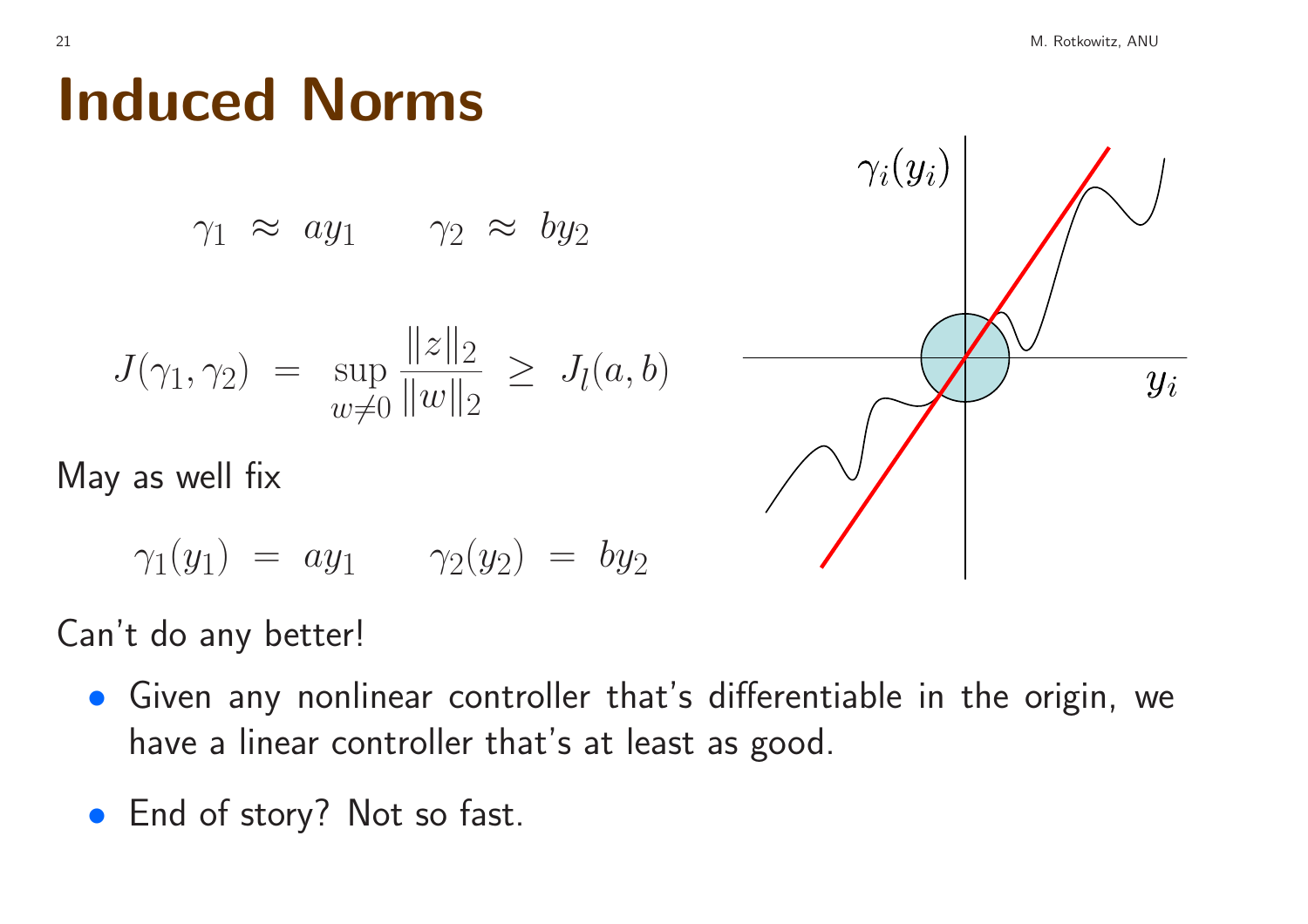## Another Induced Norm

•  $L_1$  /  $\ell_1$   $(\infty \rightarrow \infty)$  Norm



• (M. Dahleh and J. Shamma, 1992) Nonlinear controllers which are differentiable in the origin cannot do better than linear controllers.

• But.............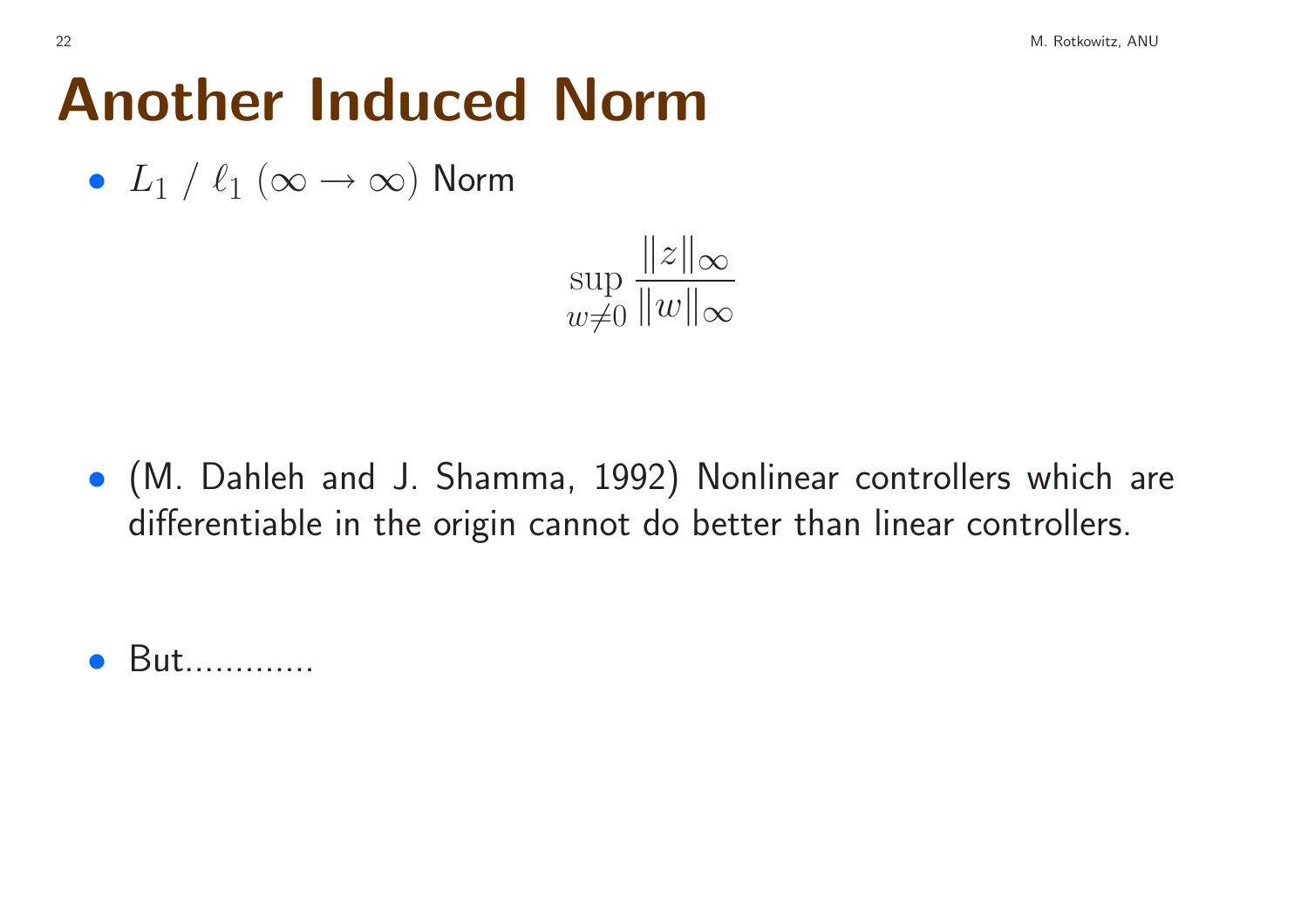## A. Stoorvogel, 1995

$$
z = \begin{bmatrix} 0 & 3 & 0 \\ -1.5 & 1.5 & -3 \\ -3 & 0 & 0 \\ 0 & 0 & -3 \end{bmatrix} w + \begin{bmatrix} 1 \\ 1 \\ 1 \\ 1 \end{bmatrix} u
$$

$$
y = w
$$

$$
u = Ky
$$

Find  $K$  to minimize

$$
J(K) = \sup_{w \neq 0} \frac{\|z\|_{\infty}}{\|w\|_{\infty}}
$$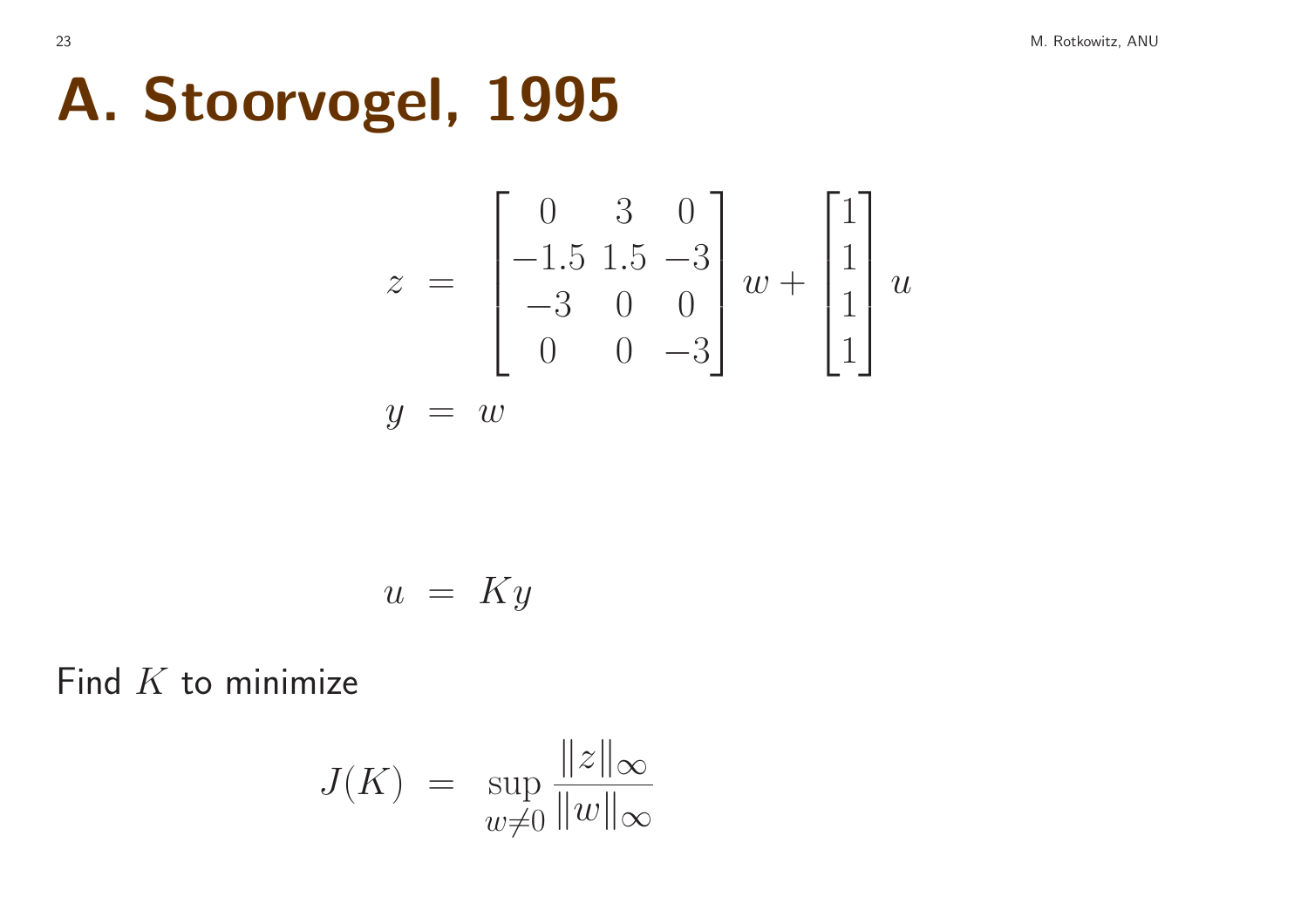# A.S. - Unit Cube

For linear controllers, need only consider the eight corners of the unit cube.

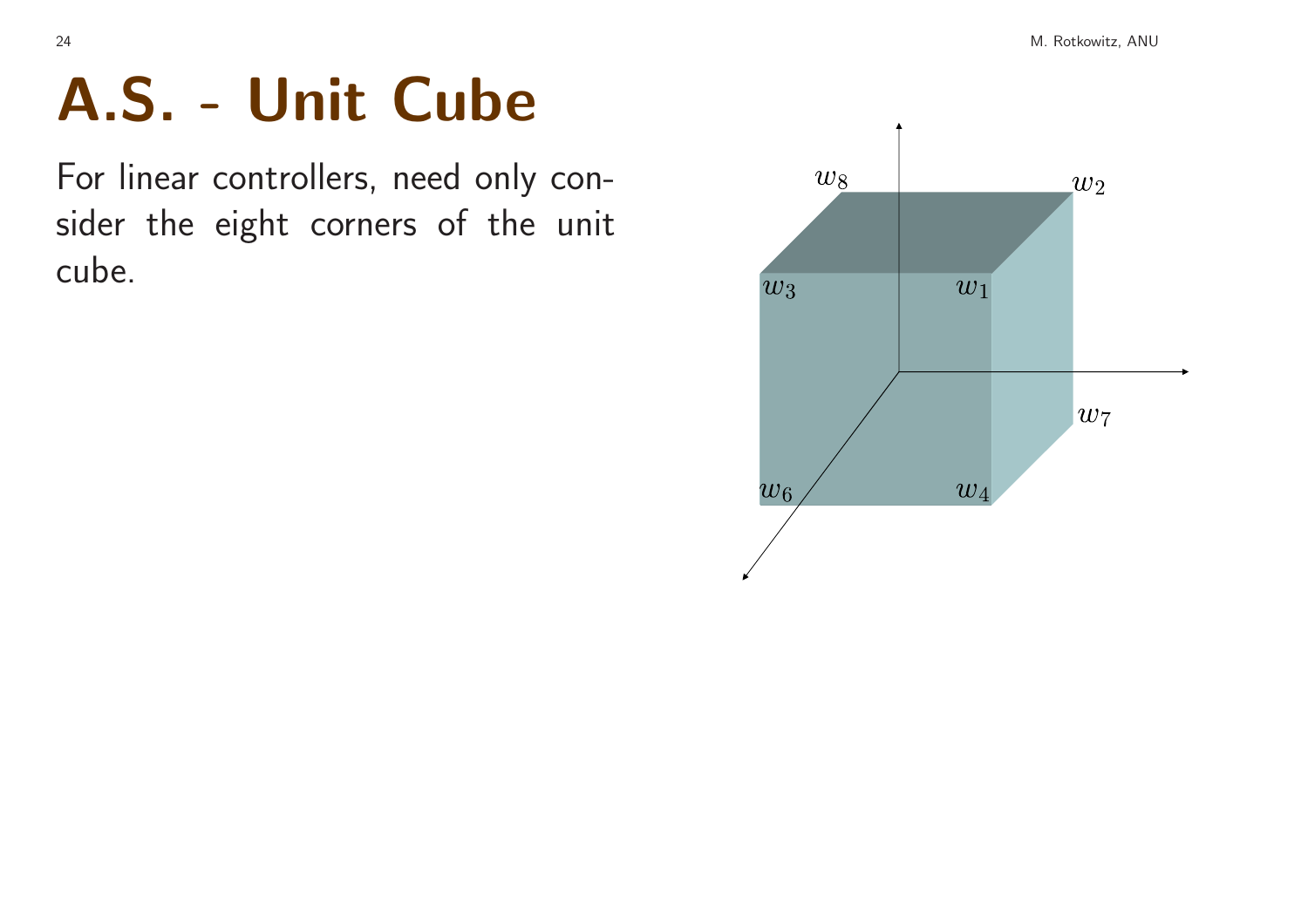# A.S. - Outputs

For linear controllers, need only consider the eight corners of the unit cube.

$$
||z_i||_{\infty} = 3 + |u_i| \text{ for } i = 1, 2, 3, 5, 6, 7
$$
  
\n
$$
||z_4||_{\infty} = \max\{|u_4 - 3|, |u_4 - 6|\}
$$
  
\n
$$
||z_8||_{\infty} = \max\{|u_8 + 3|, |u_8 + 6|\}
$$

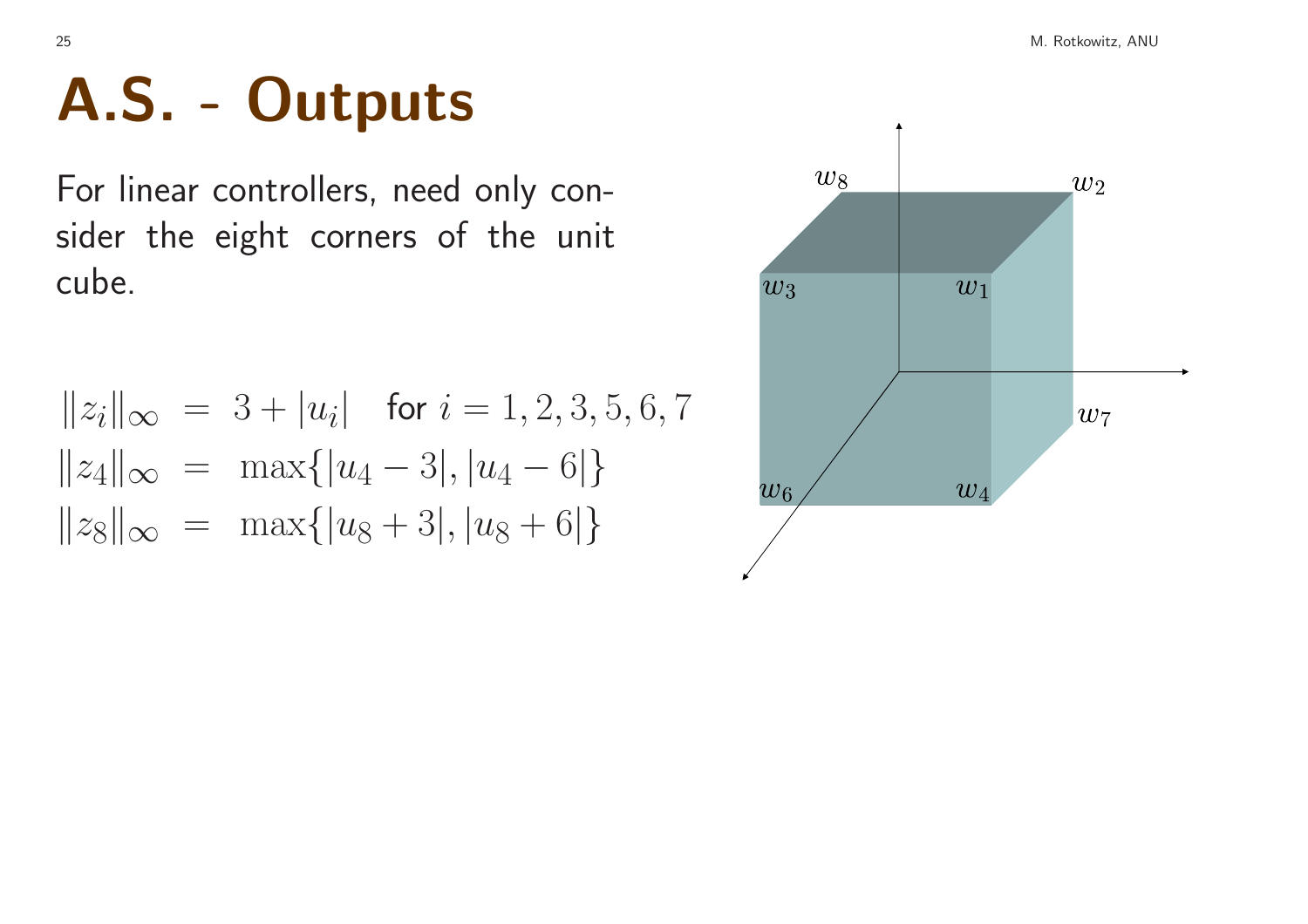## A.S. - Best Linear

For linear controllers, need only consider the eight corners of the unit cube.

$$
||z_i||_{\infty} = 3 + |u_i| \text{ for } i = 1, 2, 3, 5, 6, 7
$$
  
\n
$$
||z_4||_{\infty} = \max\{|u_4 - 3|, |u_4 - 6|\}
$$
  
\n
$$
||z_8||_{\infty} = \max\{|u_8 + 3|, |u_8 + 6|\}
$$



Best linear controller achieves closed-loop norm of 3.75; achieved by

$$
u = [0.75 - 0.75 0.75] w
$$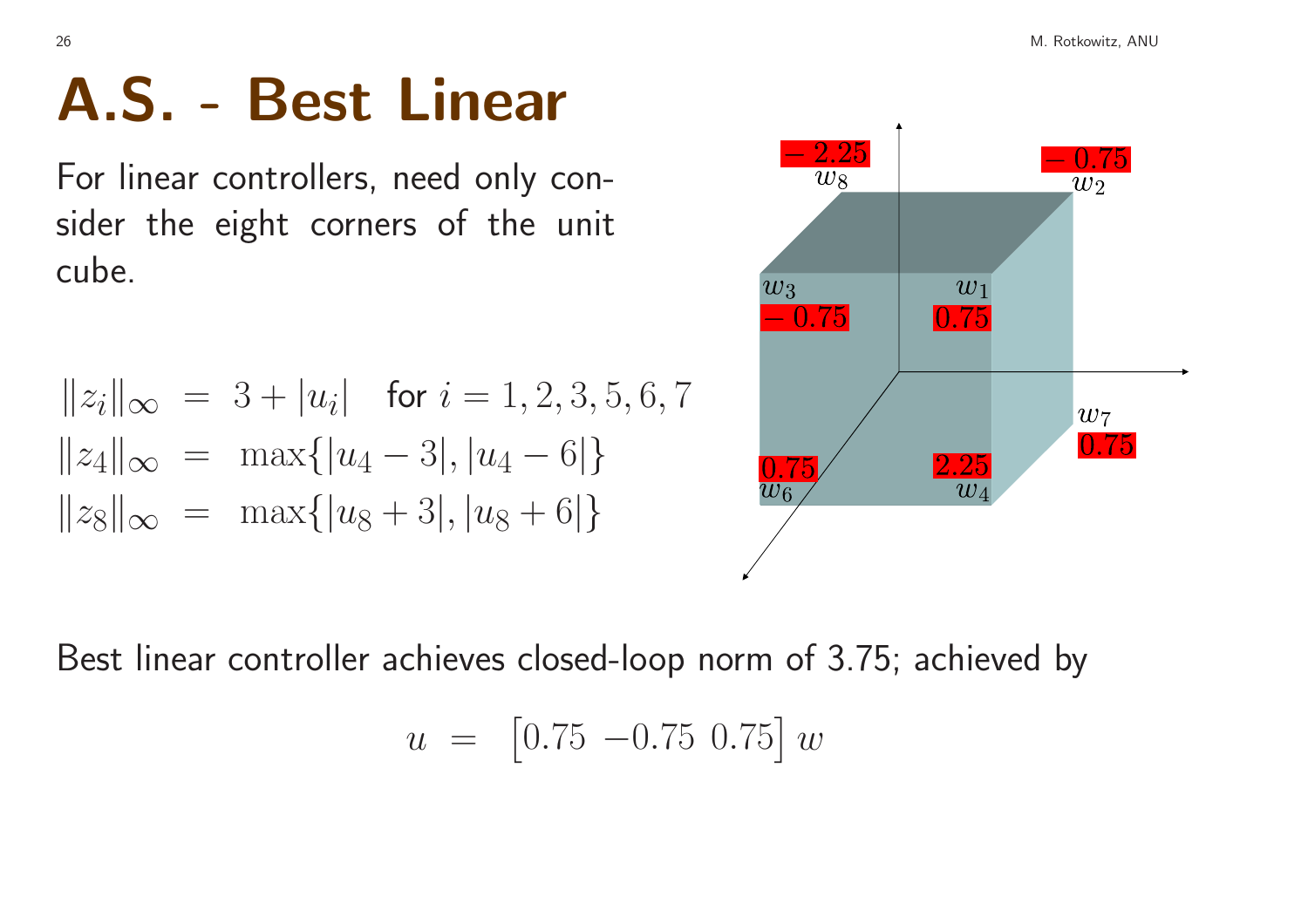## A.S. - Linear Controller

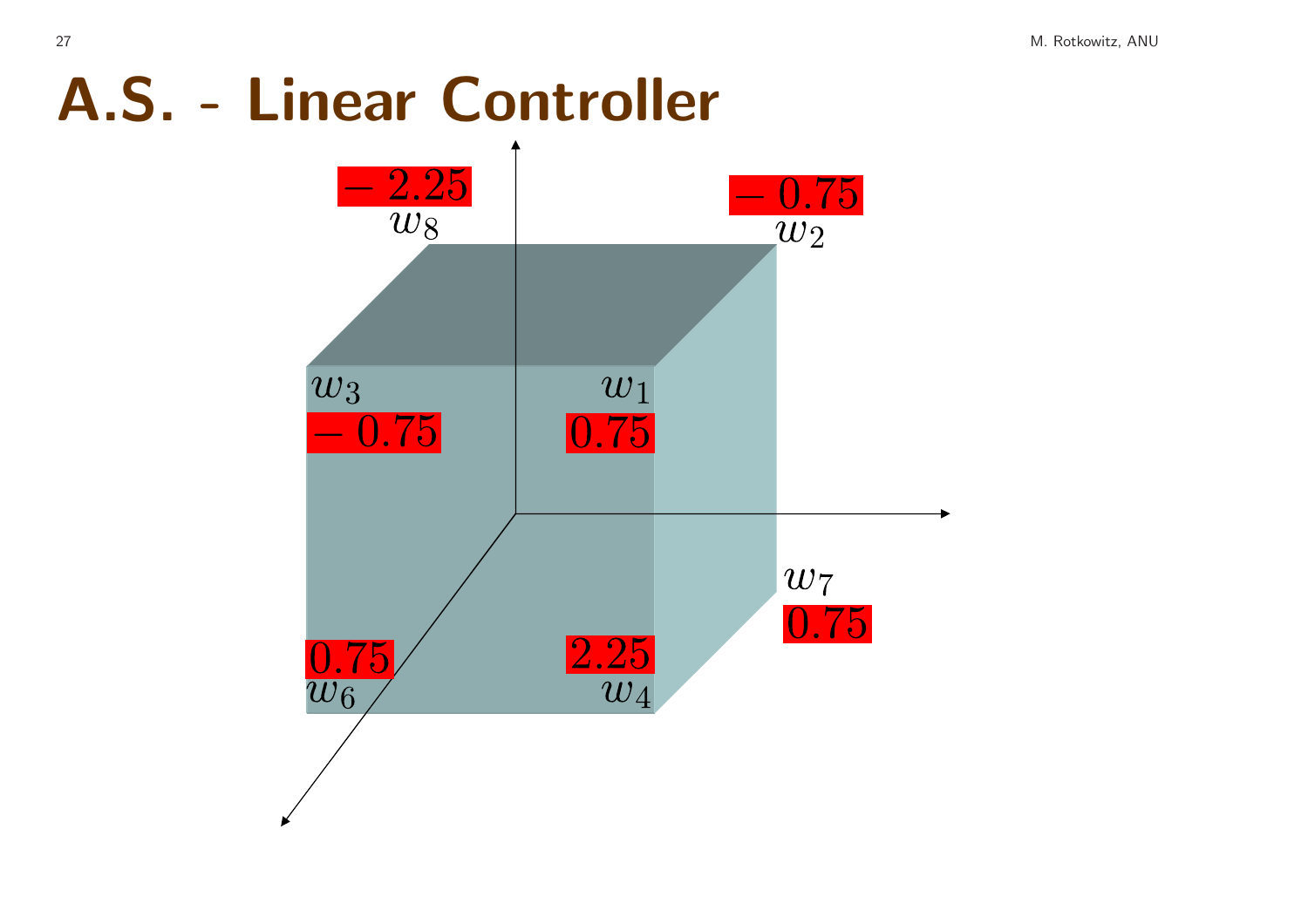For nonlinear controllers, also consider the eight corners of the unit cube.

$$
||z_i||_{\infty} = 3 + |u_i| \text{ for } i = 1, 2, 3, 5, 6, 7
$$
  
\n
$$
||z_4||_{\infty} = \max\{|u_4 - 3|, |u_4 - 6|\}
$$
  
\n
$$
||z_8||_{\infty} = \max\{|u_8 + 3|, |u_8 + 6|\}
$$

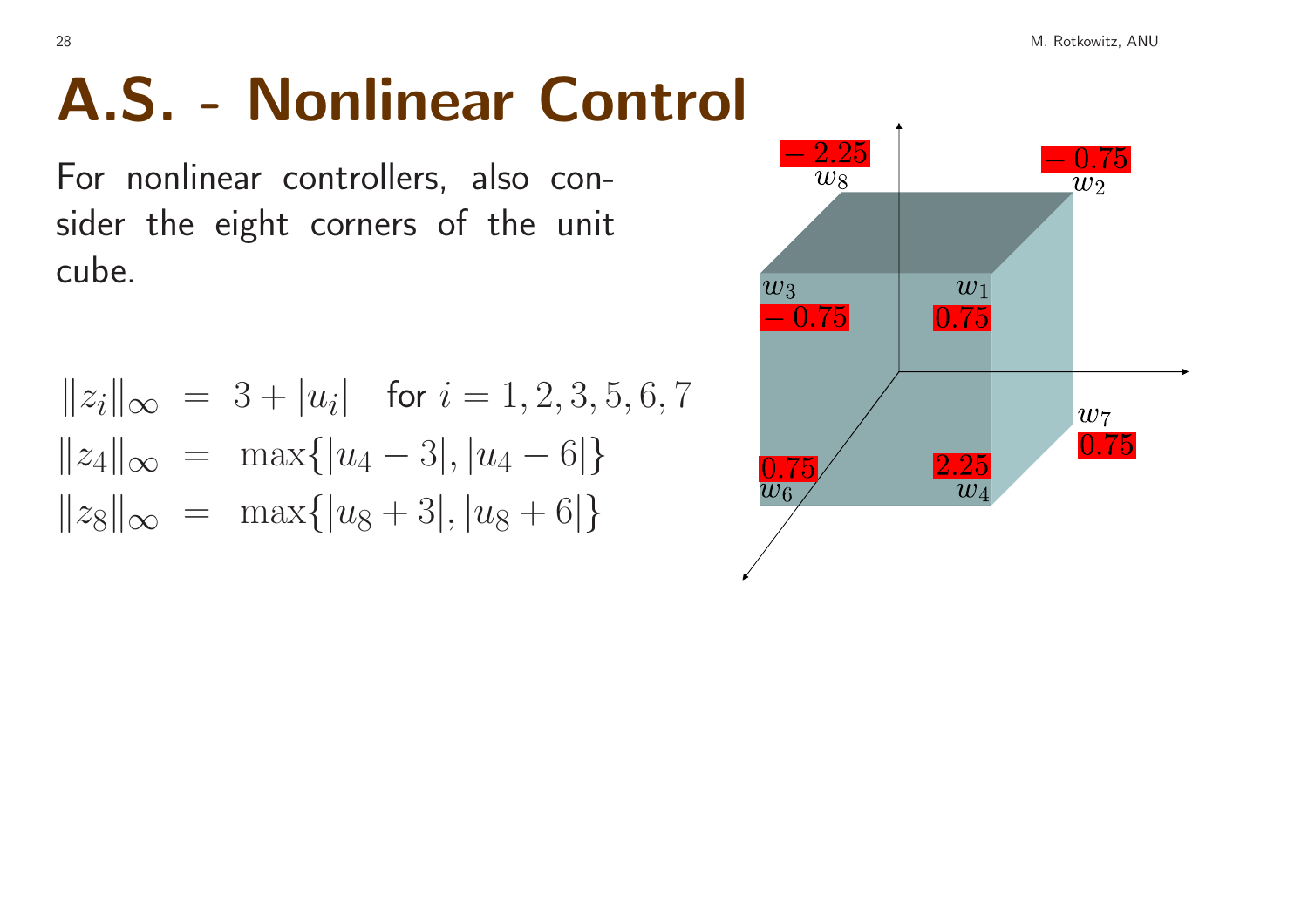For nonlinear controllers, also consider the eight corners of the unit cube.

$$
||z_i||_{\infty} = 3 + |u_i| \text{ for } i = 1, 2, 3, 5, 6, 7
$$
  
\n
$$
||z_4||_{\infty} = \max\{|u_4 - 3|, |u_4 - 6|\}
$$
  
\n
$$
||z_8||_{\infty} = \max\{|u_8 + 3|, |u_8 + 6|\}
$$

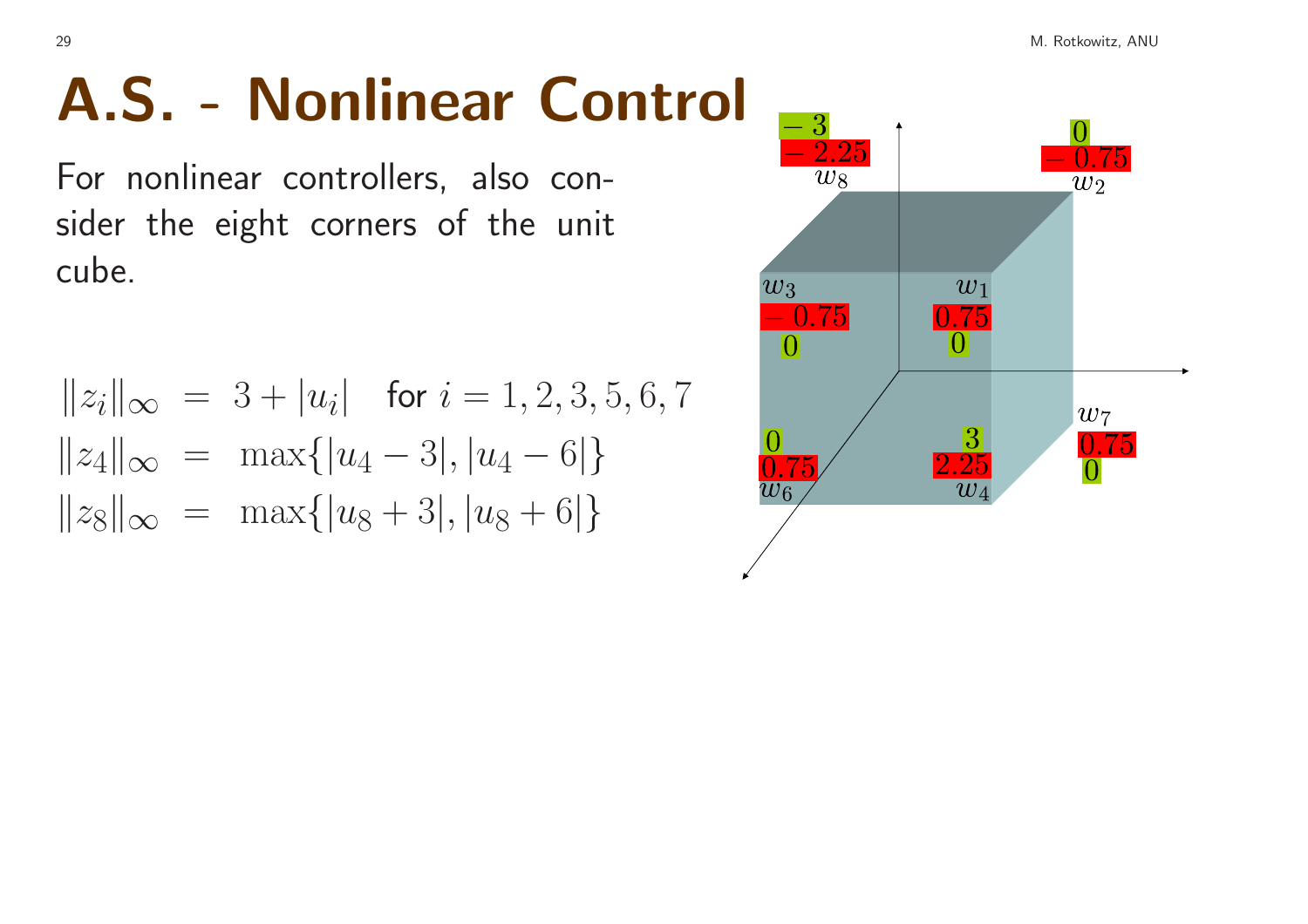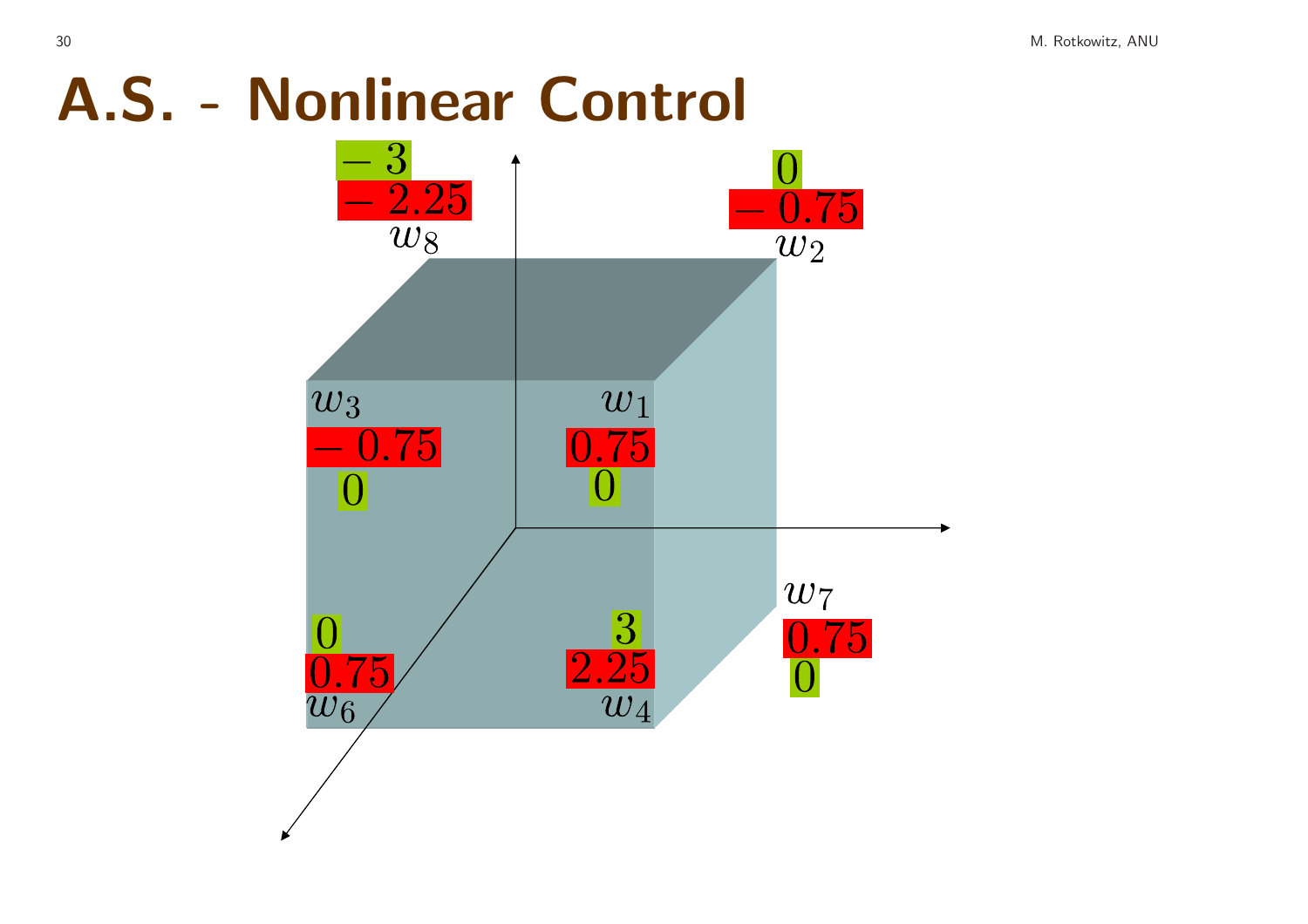For nonlinear controllers, also consider the eight corners of the unit cube.

$$
||z_i||_{\infty} = 3 + |u_i| \text{ for } i = 1, 2, 3, 5, 6, 7
$$
  
\n
$$
||z_4||_{\infty} = \max\{|u_4 - 3|, |u_4 - 6|\}
$$
  
\n
$$
||z_8||_{\infty} = \max\{|u_8 + 3|, |u_8 + 6|\}
$$



Best nonlinear controller achieves closed-loop norm of 3.00.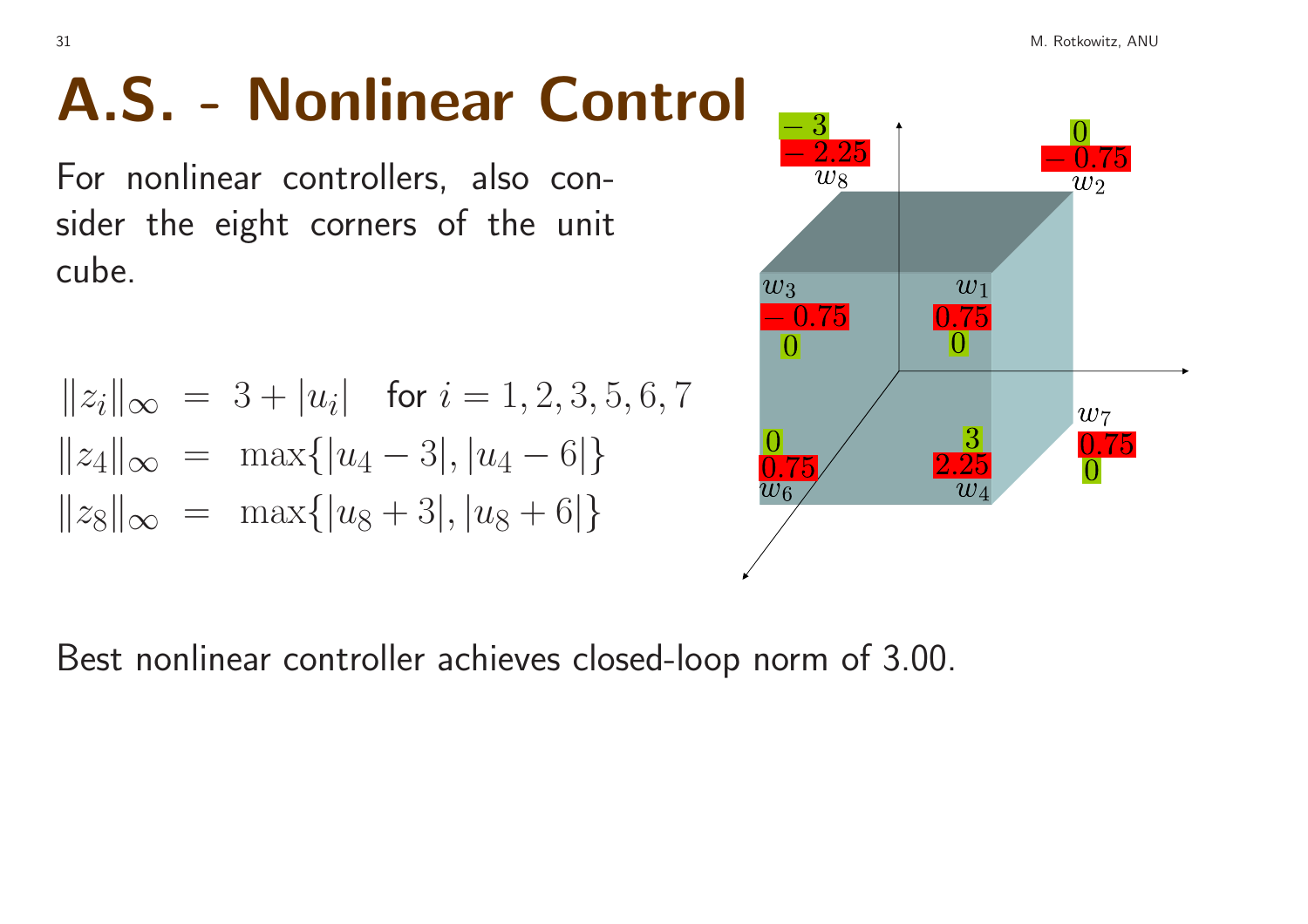For nonlinear controllers, also consider the eight corners of the unit cube.

$$
||z_i||_{\infty} = 3 + |u_i| \text{ for } i = 1, 2, 3, 5, 6, 7
$$
  
\n
$$
||z_4||_{\infty} = \max\{|u_4 - 3|, |u_4 - 6|\}
$$
  
\n
$$
||z_8||_{\infty} = \max\{|u_8 + 3|, |u_8 + 6|\}
$$



Best nonlinear controller achieves closed-loop norm of 3.00.

• Nonlinear outperforms linear - for <sup>a</sup> centralized problem!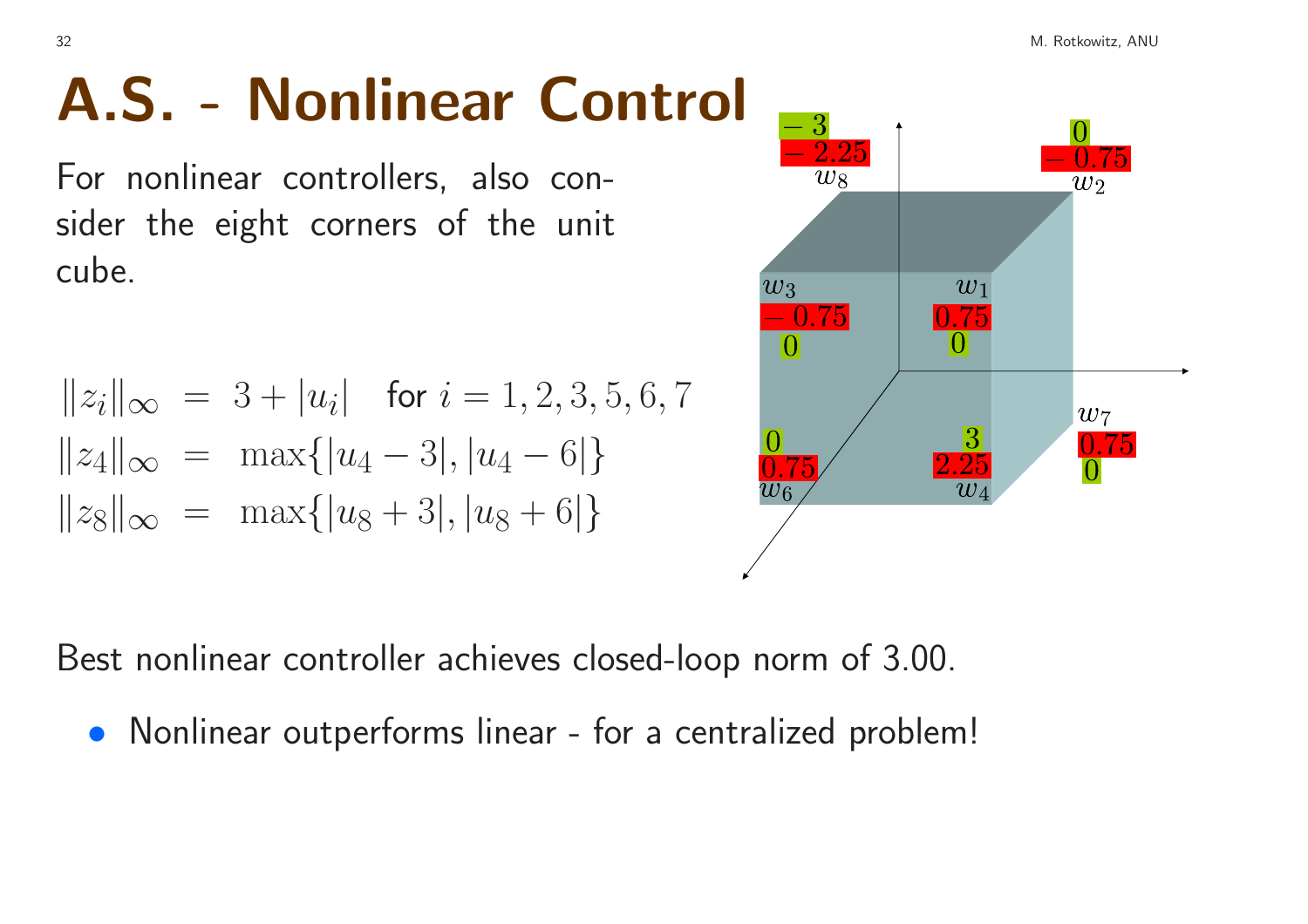### Back to Witsenhausen



Consider controllers of the form

$$
u_1 = \begin{cases} a_{-}y_1 & \text{if } y_1 \le 0 \\ a_{+}y_1 & \text{if } y_1 \ge 0 \end{cases} \qquad u_2 = \begin{cases} b_{-}y_2 & \text{if } y_2 \le 0 \\ b_{+}y_2 & \text{if } y_2 \ge 0 \end{cases}
$$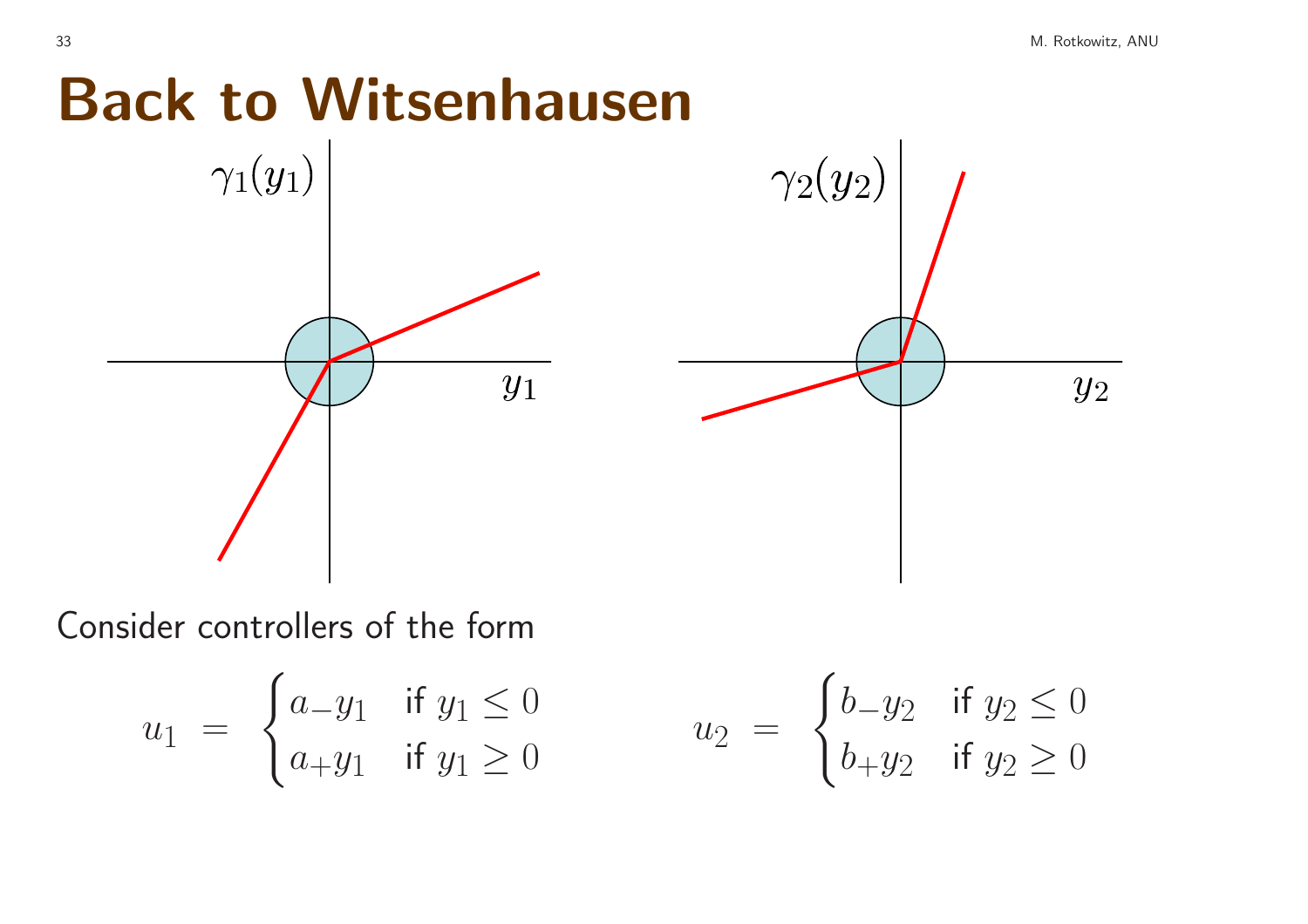#### Notation

 $\bullet$   $Q(\cdot)$ ratio  $\frac{||z||_2}{||w||_2}$  for a given controller and given noise  $w_1, w_2$ 

 $\bullet$   $J(\cdot)$ 

worst case ratio  $\sup_{w\neq0} \frac{\|z\|_2}{\|w\|_2}$  for a given controller, i.e. the cost associated with that controller

 $\bullet$   $J^*$ 

best achievable cost for <sup>a</sup> given class of controllers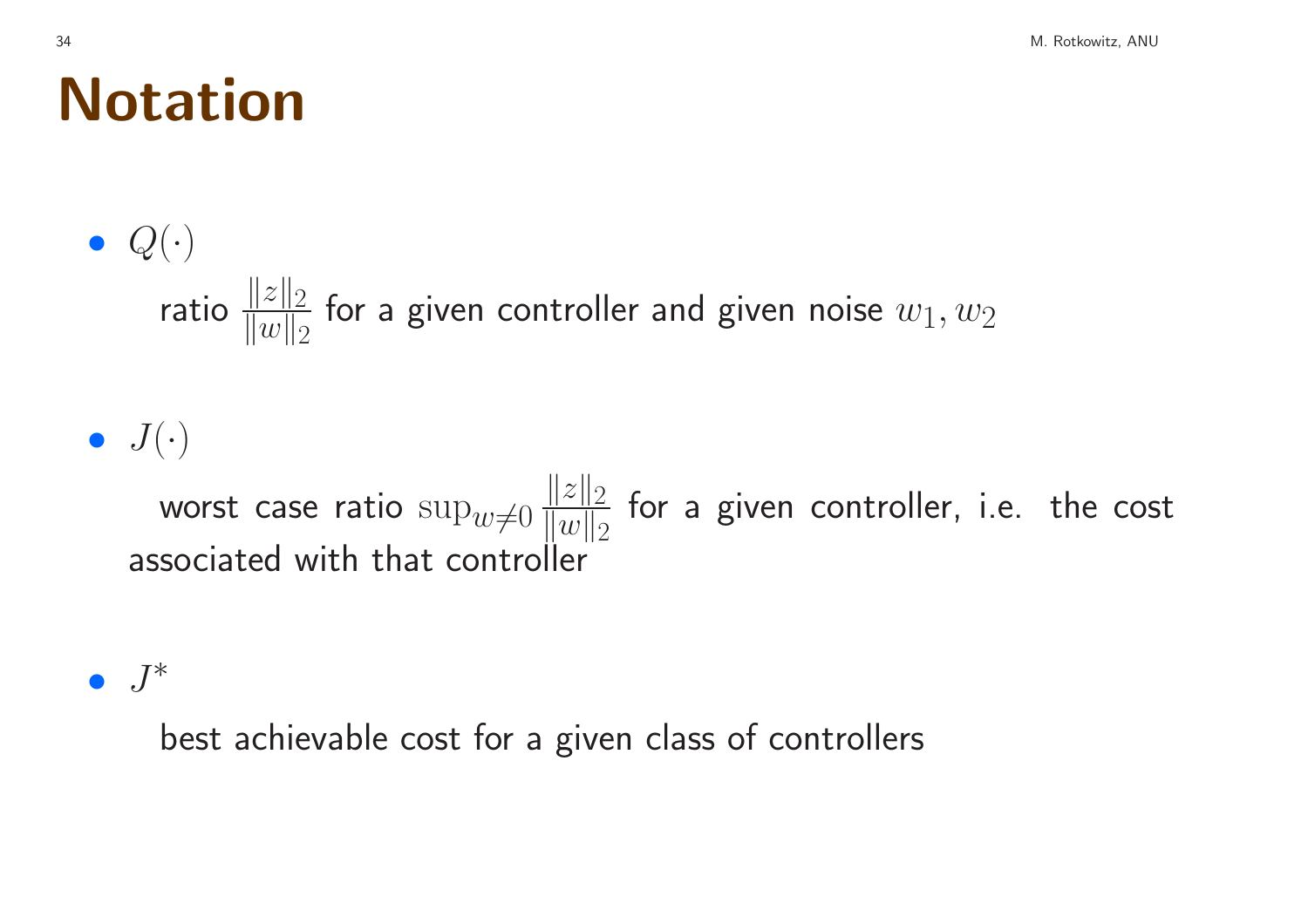#### Back to Witsenhausen



Find best piecewise affine controller

$$
J_{pa}^* = \inf_{a_-,a_+} \inf_{b_-,b_+} J_{pa}(a_-,a_+,b_-,b_+)
$$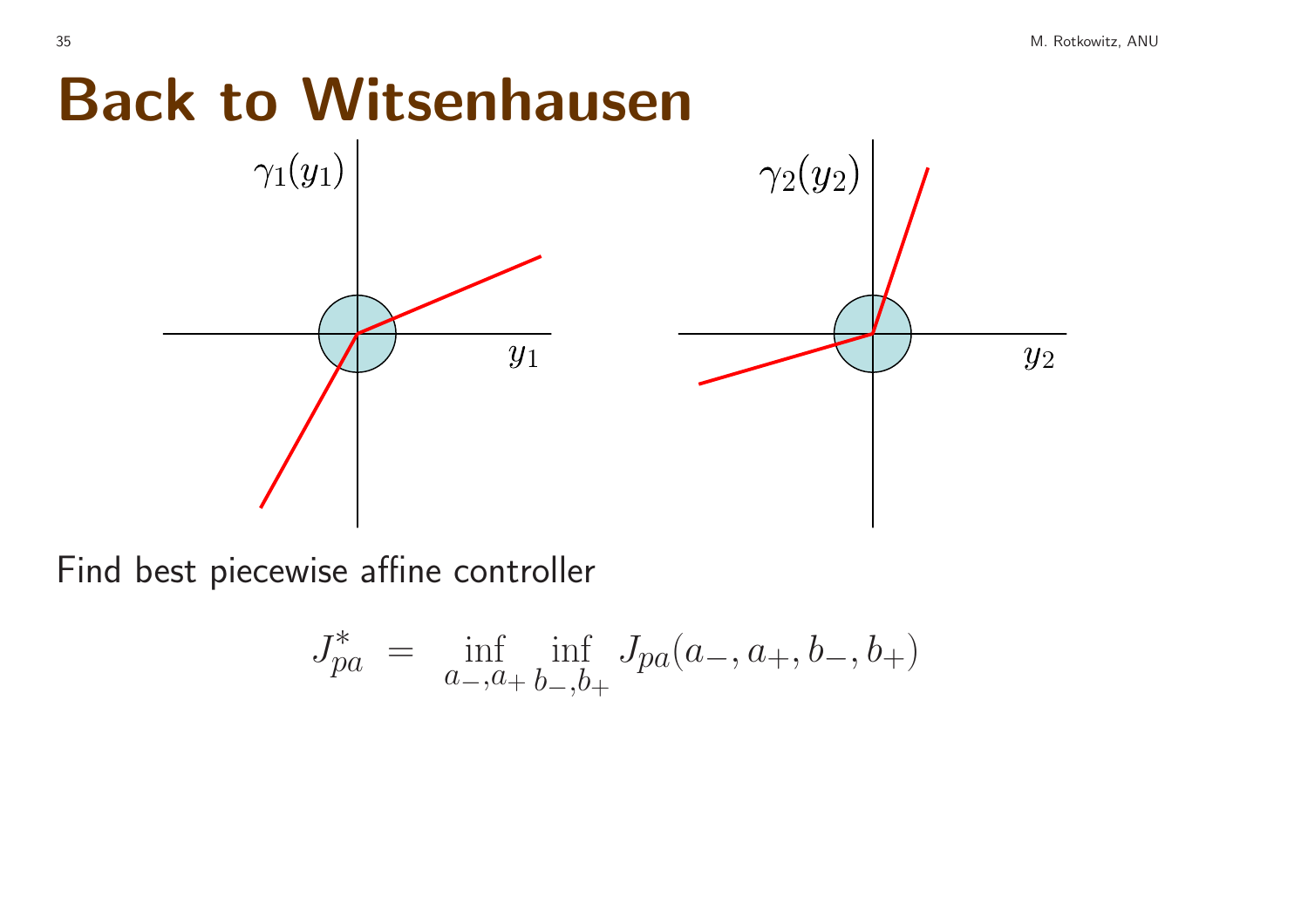#### Piecewise Affine Cost



Find best piecewise affine controller

$$
J_{pa}^* = \inf_{a_-,a_+} \inf_{b_-,b_+} J_{pa}(a_-,a_+,b_-,b_+)
$$

As with linear, only the direction of the noise matters

$$
J_{pa}(a_-, a_+, b_-, b_+) = \sup_{\theta} Q_{pa}(a_-, a_+, b_-, b_+, \theta)
$$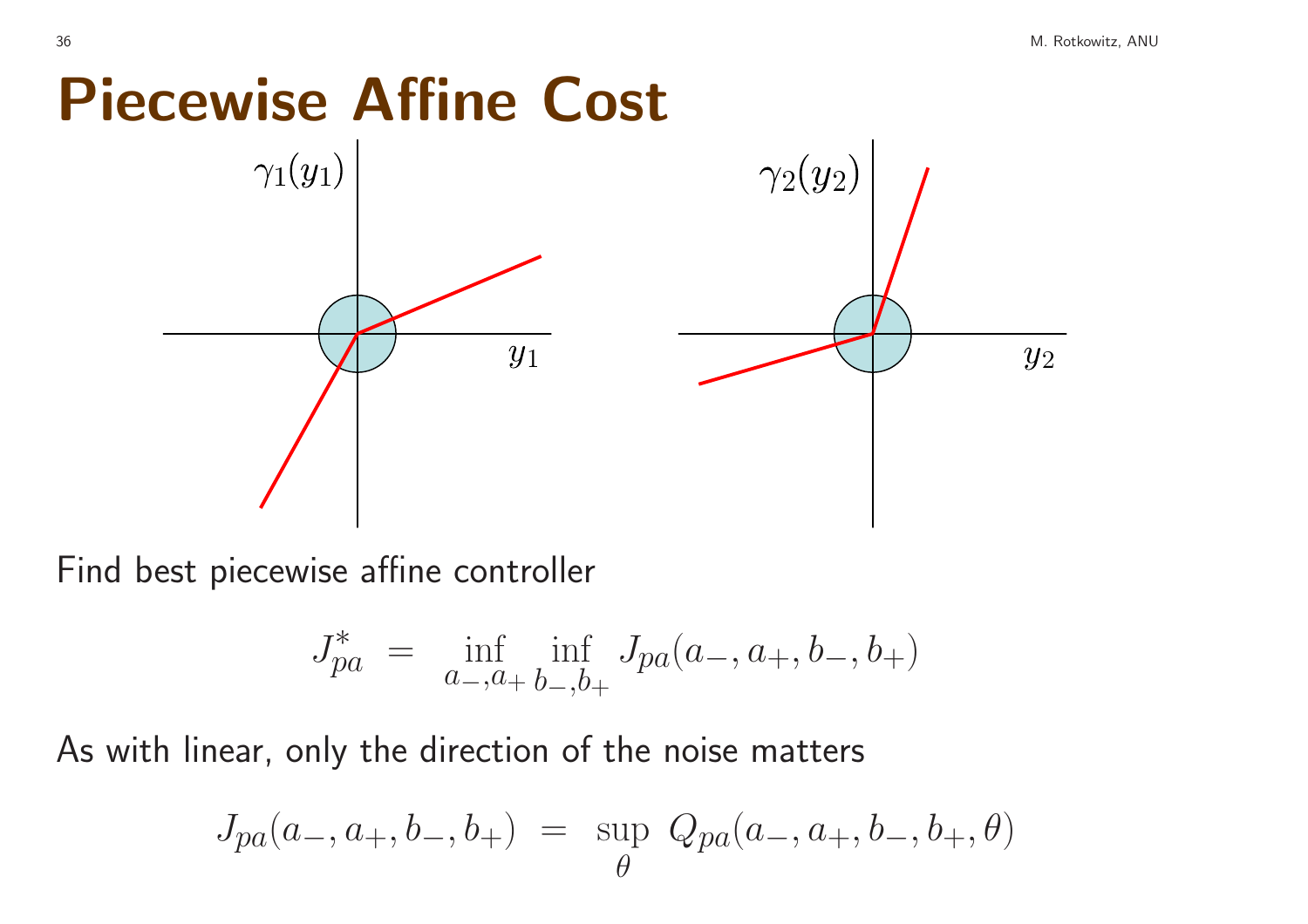M. Rotkowitz, ANU

### **Regions of Different Gains**



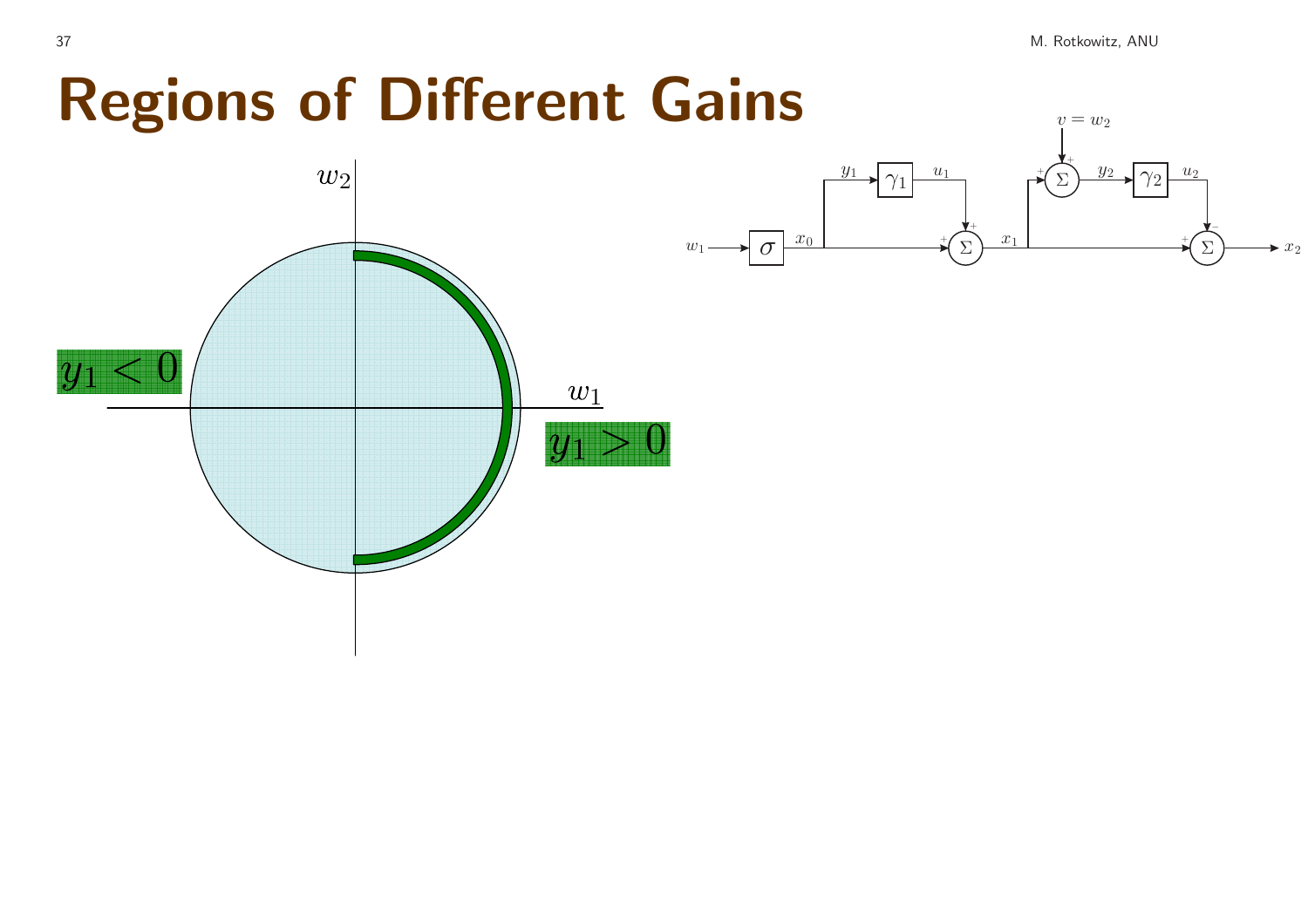M. Rotkowitz, ANU

 $v = w_2$ 

## **Regions of Different Gains**



$$
J_{pa}(a_-,a_+,b_-,b_+) \ = \ \sup_\theta \ Q_{pa}(a_-,a_+,b_-,b_+, \theta)
$$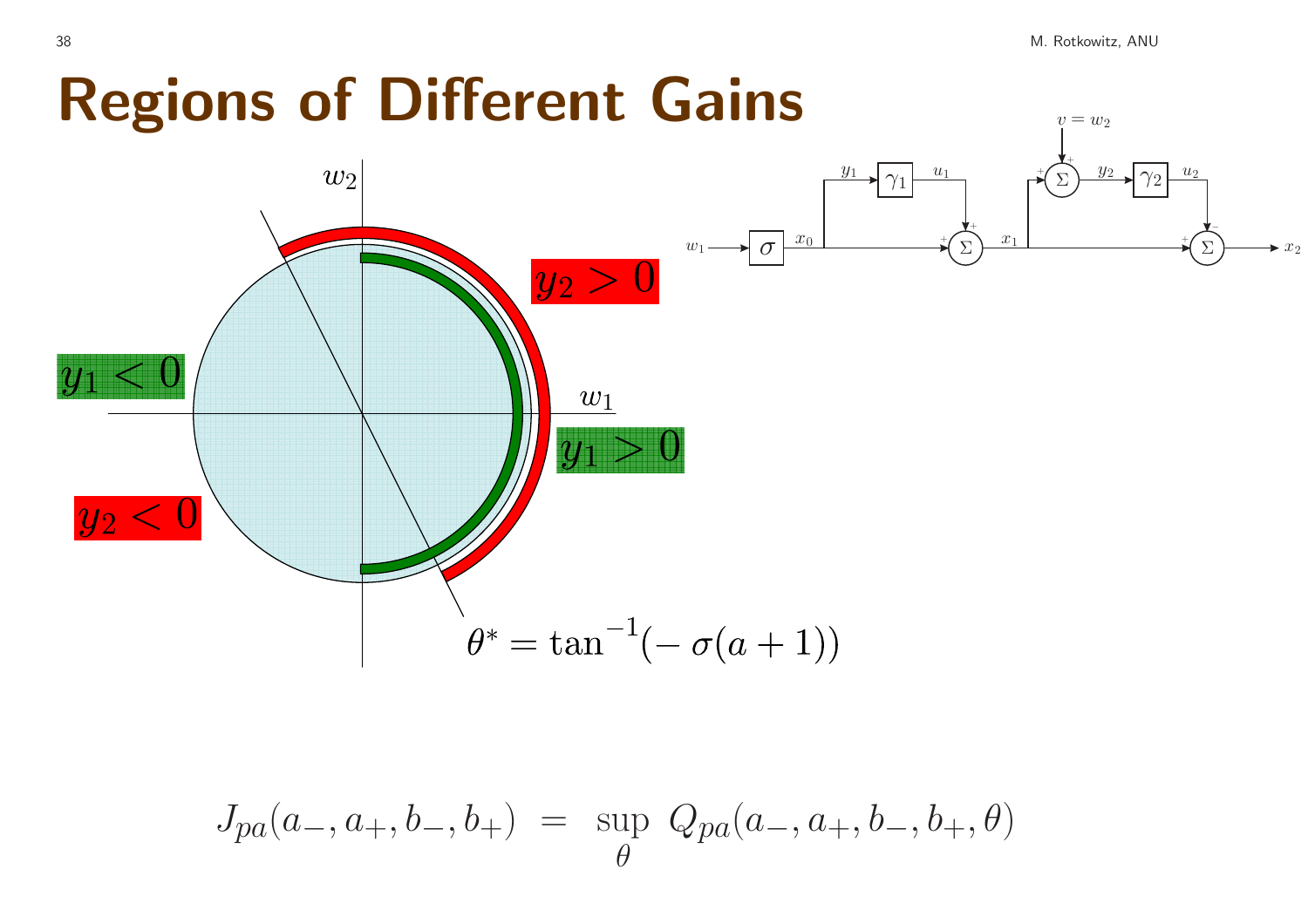## Regions of Different Gains



At  $\theta^*$ , we have  $y_2 = 0$ . Thus

$$
\sup_{\theta} Q_{pa}(a,b_-,b_+,\theta) \geq \, Q_{pa}(a,b_-,b_+,\theta^*) \quad \text{for all } b_-,b_+
$$

and so

$$
J_{\mathsf{pa}}^*(a) = \inf_{b_-,b_+} \sup_{\theta} Q_{pa}(a,b_-,b_+,\theta) \geq Q_{pa}(a,b_-,b_+,\theta^*)
$$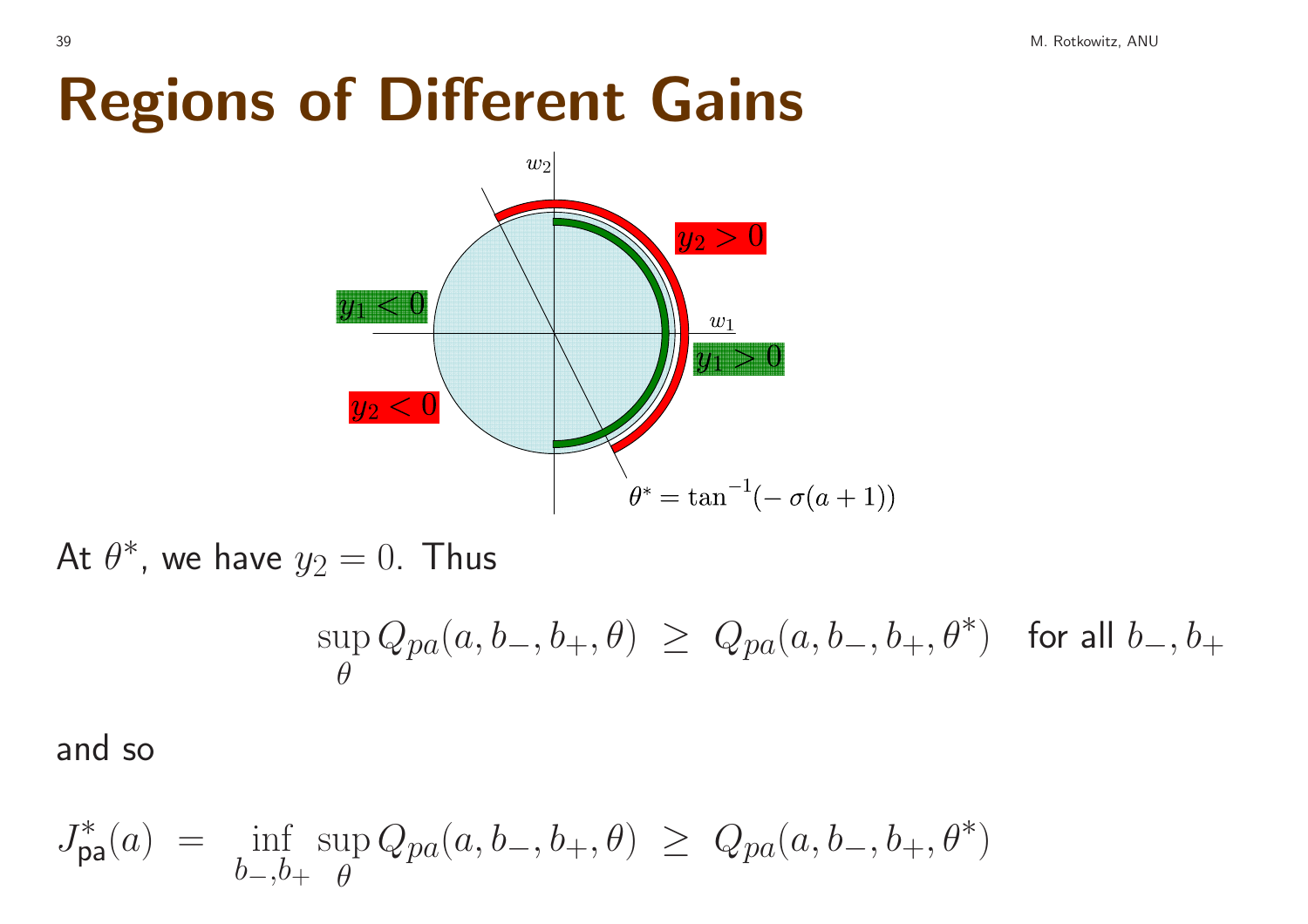## Set Second Controller

• We'd like

$$
\left.\frac{\partial}{\partial\theta}Q_{pa}(a,b_{-},b_{+},\theta)\right|_{\theta=\theta^{*}}=0
$$

• and also

$$
\left. \frac{\partial^2 Q_{pa}^2(a, b_-, b_+, \theta)}{\partial \theta^2} \right|_{\theta = \theta^*} < 0
$$

• Achieved when we choose  $b_-=b_+=b^*(a)$  where

$$
b^*(a) = \frac{\sigma^2 (k^2 a^2 + (1+a)^2)}{1 + \sigma^2 (1+a)^2}
$$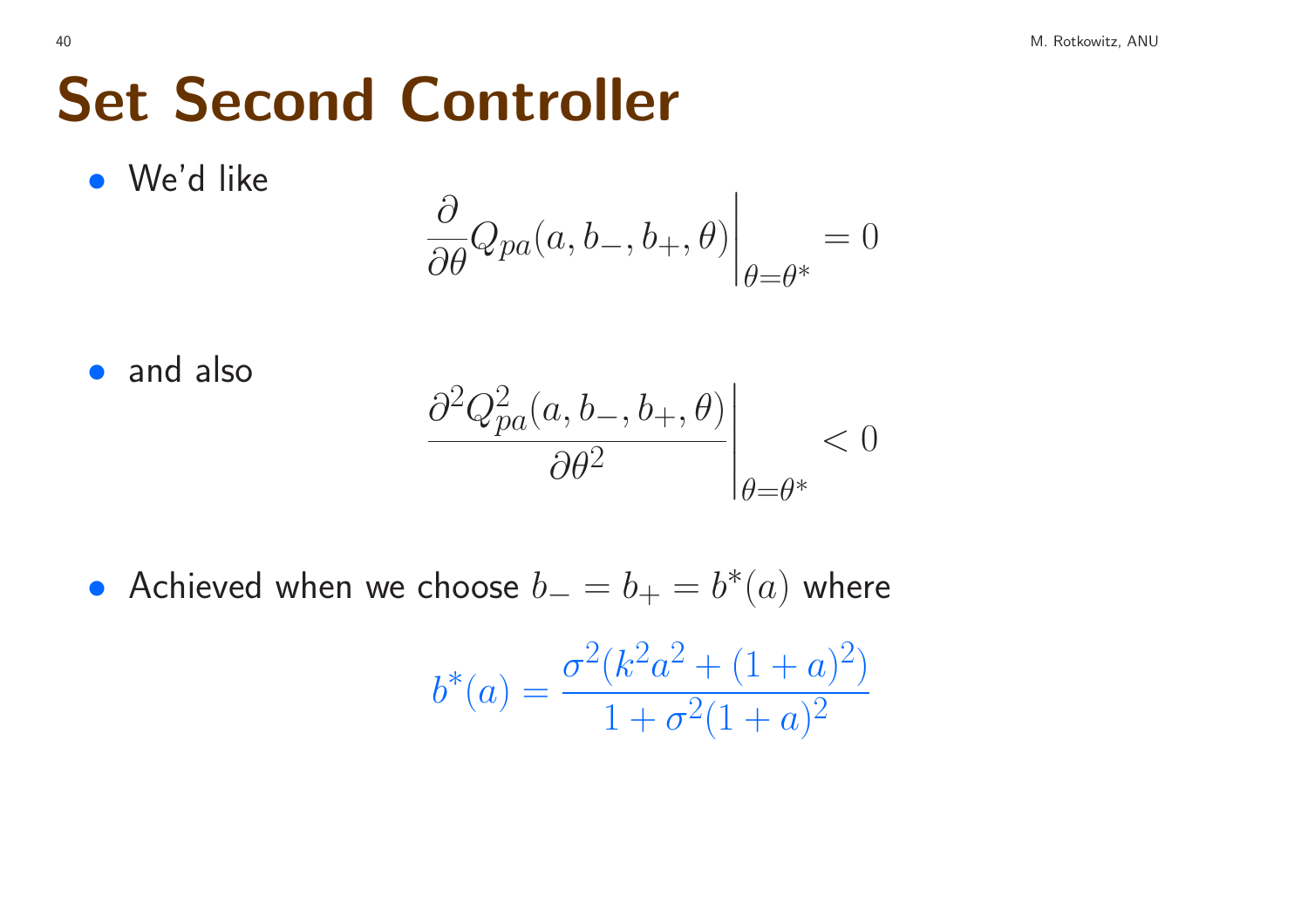#### Gain vs. Noise for Optimal Controllers

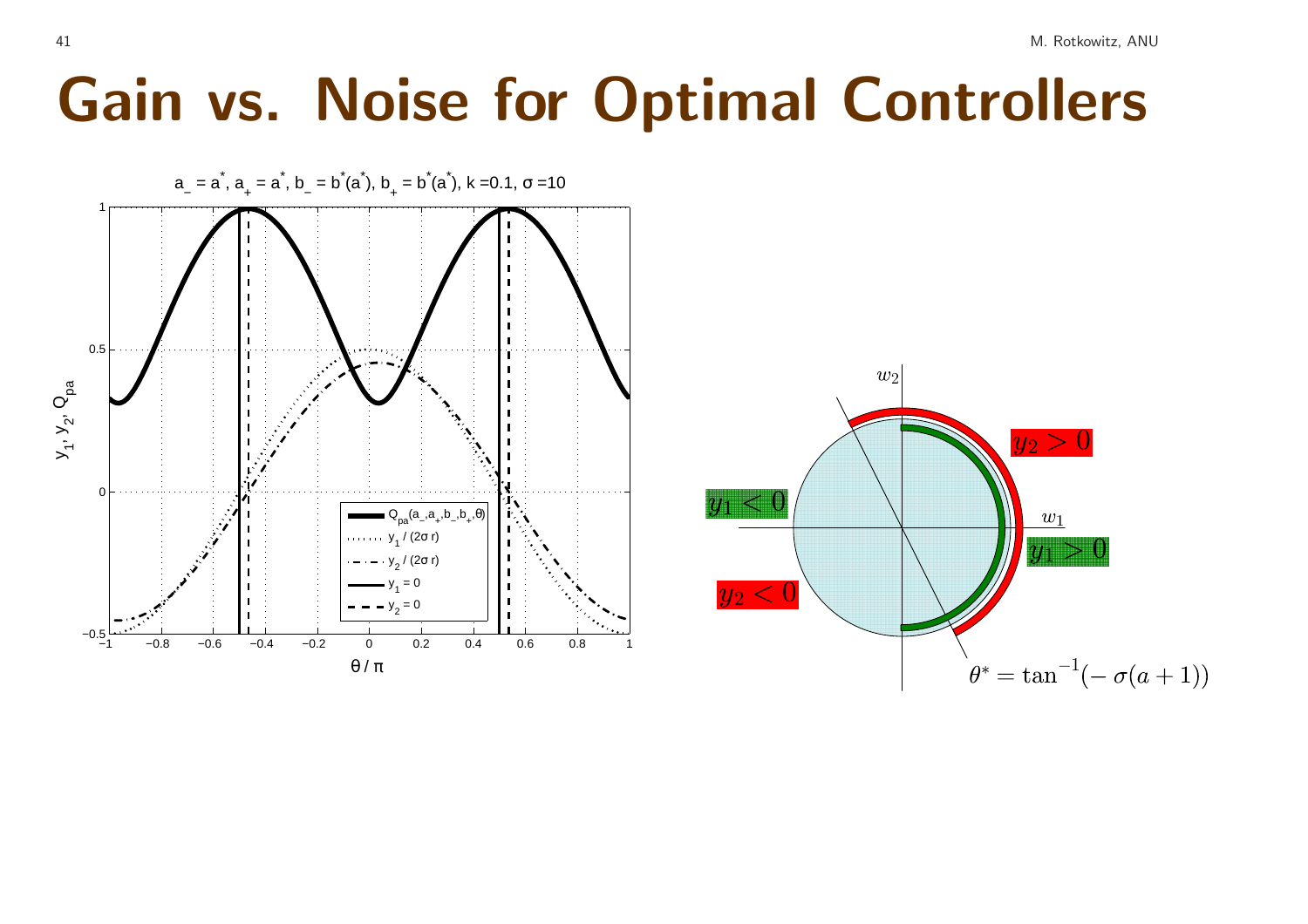#### Cost vs. First Controller



$$
a^* = 2\left(-\alpha + \sqrt{\alpha^2 - \beta^2}\right)/\beta^2
$$
  
where  $\alpha = k^2\sigma^2 + k^2 + 1$  and  $\beta = 2\sigma k$ .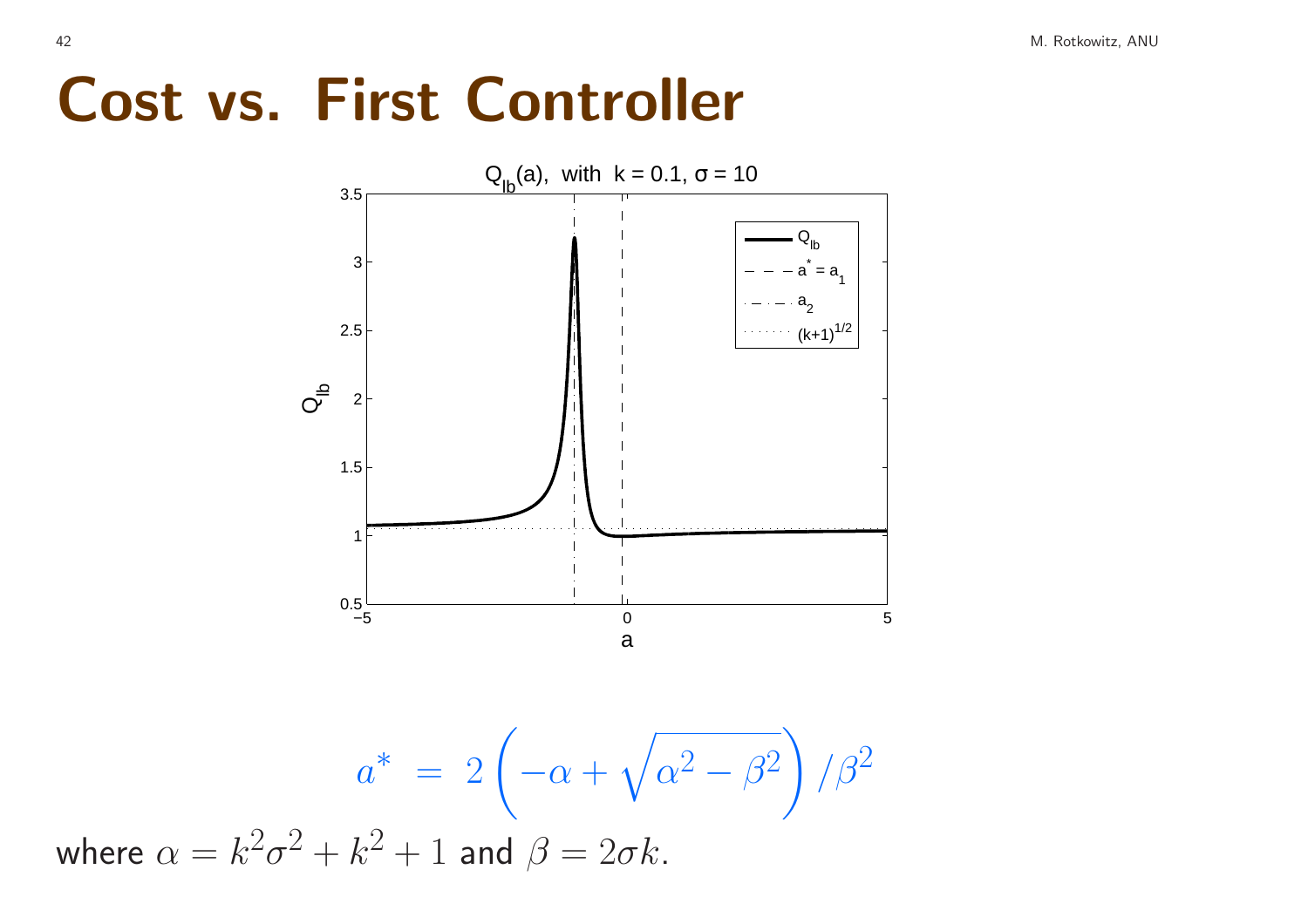Given any  $\gamma_1, \gamma_2 : \mathbb{R} \to \mathbb{R}$ , let

$$
a = \gamma_1(1)
$$

and then let

$$
\theta_0 = \theta^*(a)
$$

and further choose  $r_0$  such that

$$
y_1(r_0, \theta_0) = 1
$$

and

$$
y_2(r_0, \theta_0) = 0
$$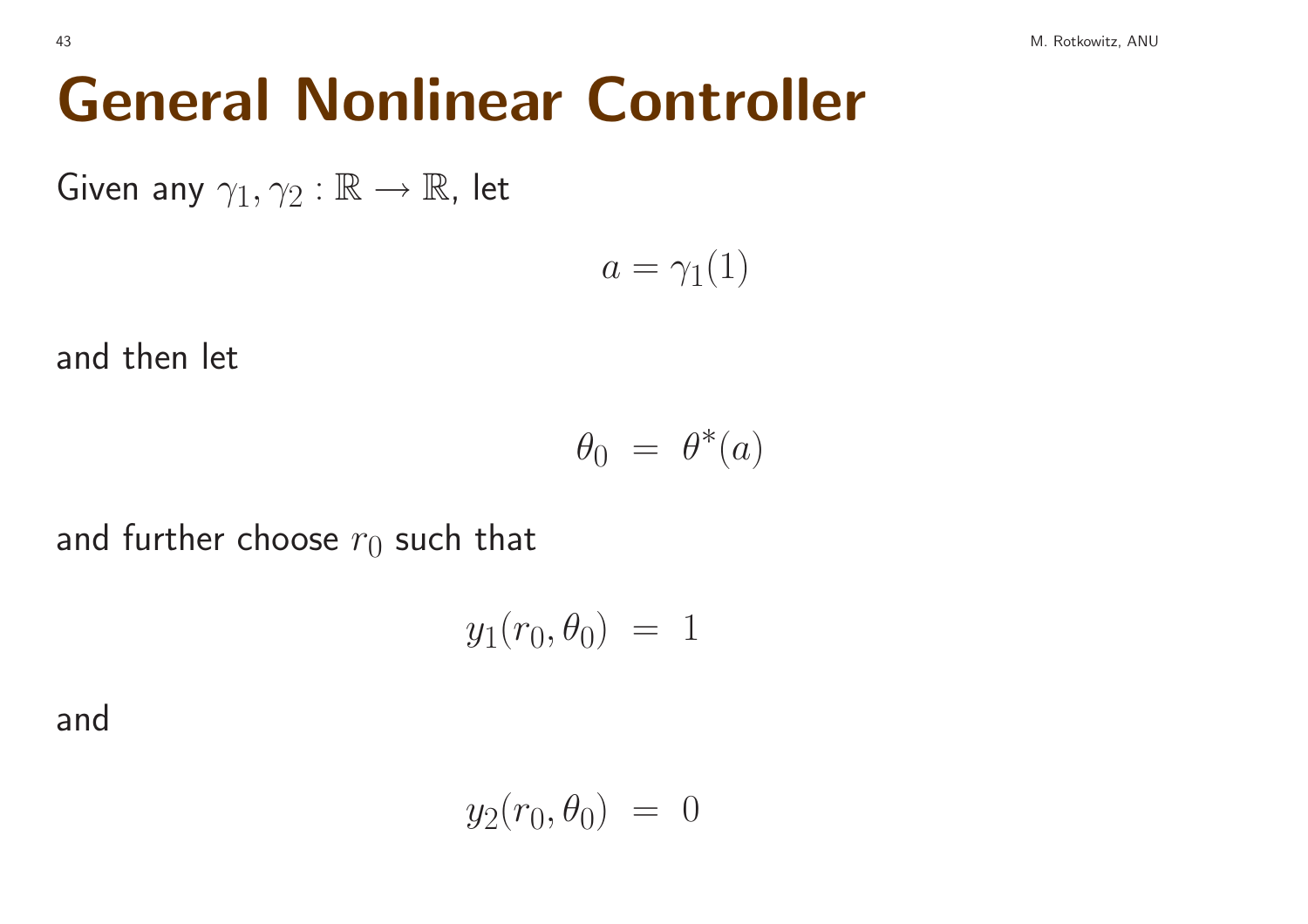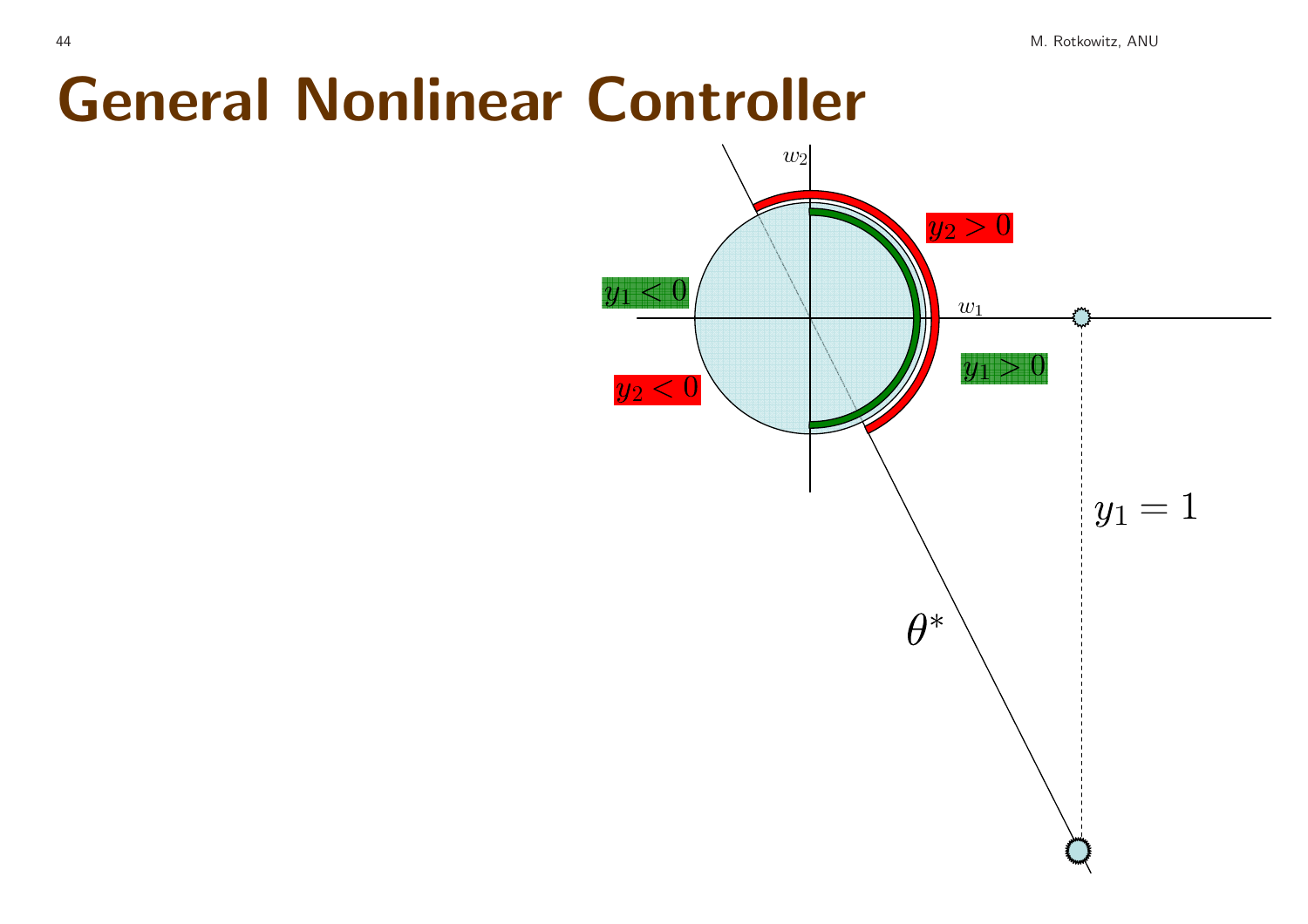

$$
J^* \ \leq \ J^*_l
$$

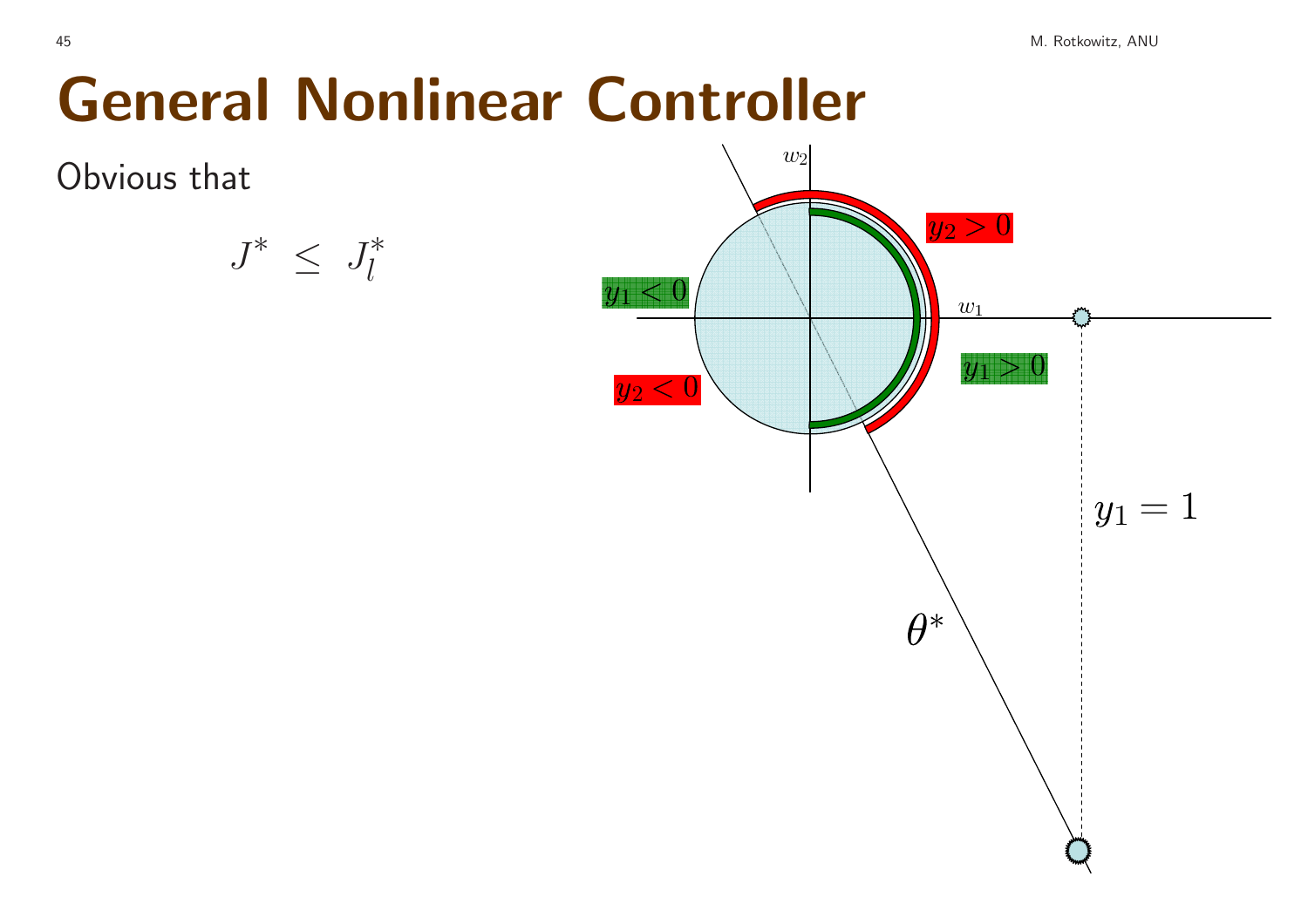Obvious that

$$
J^* \leq J^*_l
$$

Now

| $Q(\gamma_1, \gamma_2, r_0, \theta_0)$ |  |  |  |  |  |
|----------------------------------------|--|--|--|--|--|
|----------------------------------------|--|--|--|--|--|

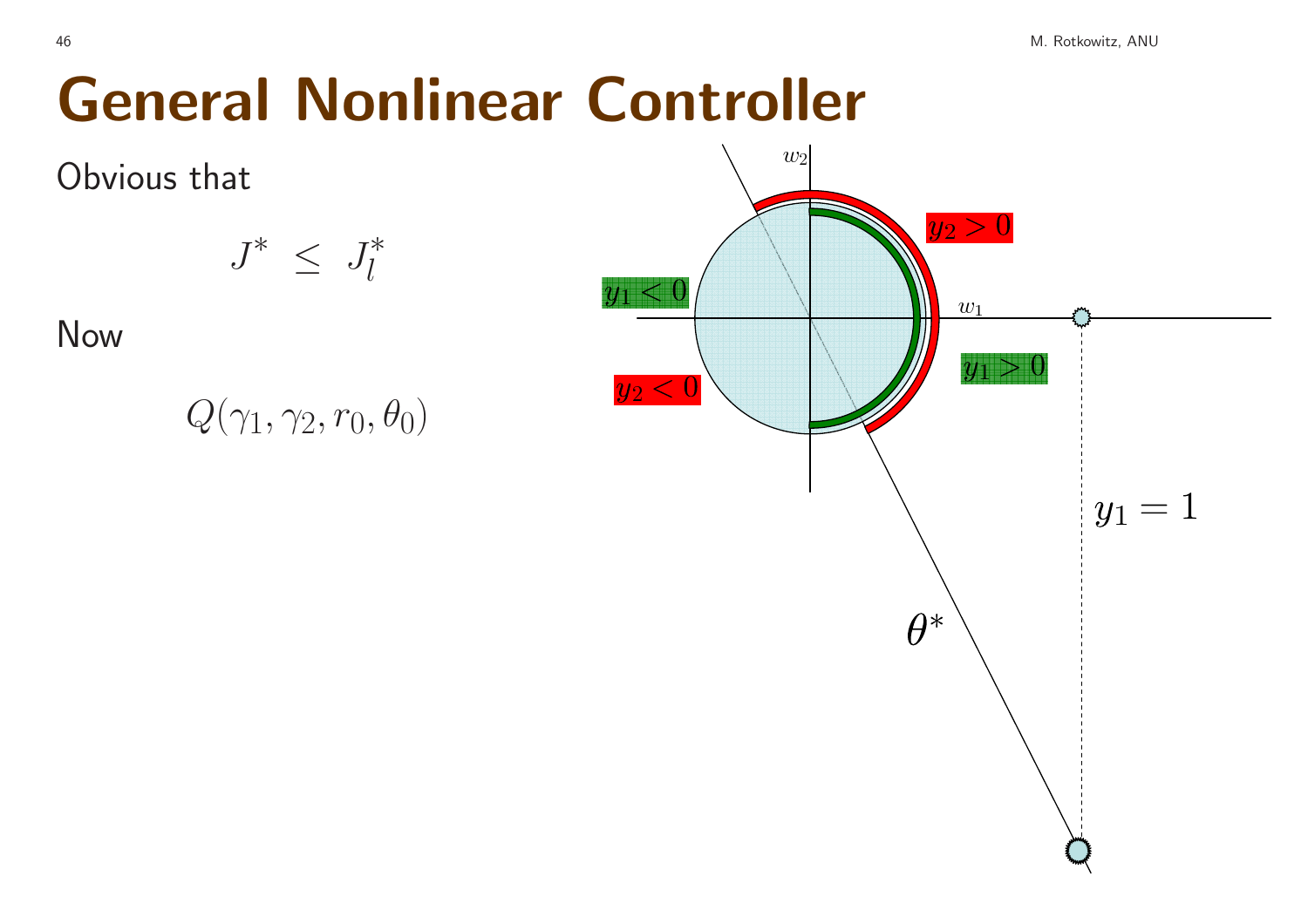Obvious that

$$
J^* \ \leq \ J^*_l
$$

Now

$$
Q(\gamma_1, \gamma_2, r_0, \theta_0)
$$
  
=  $Q_l(a, b^*(a), \theta^*(a))$ 

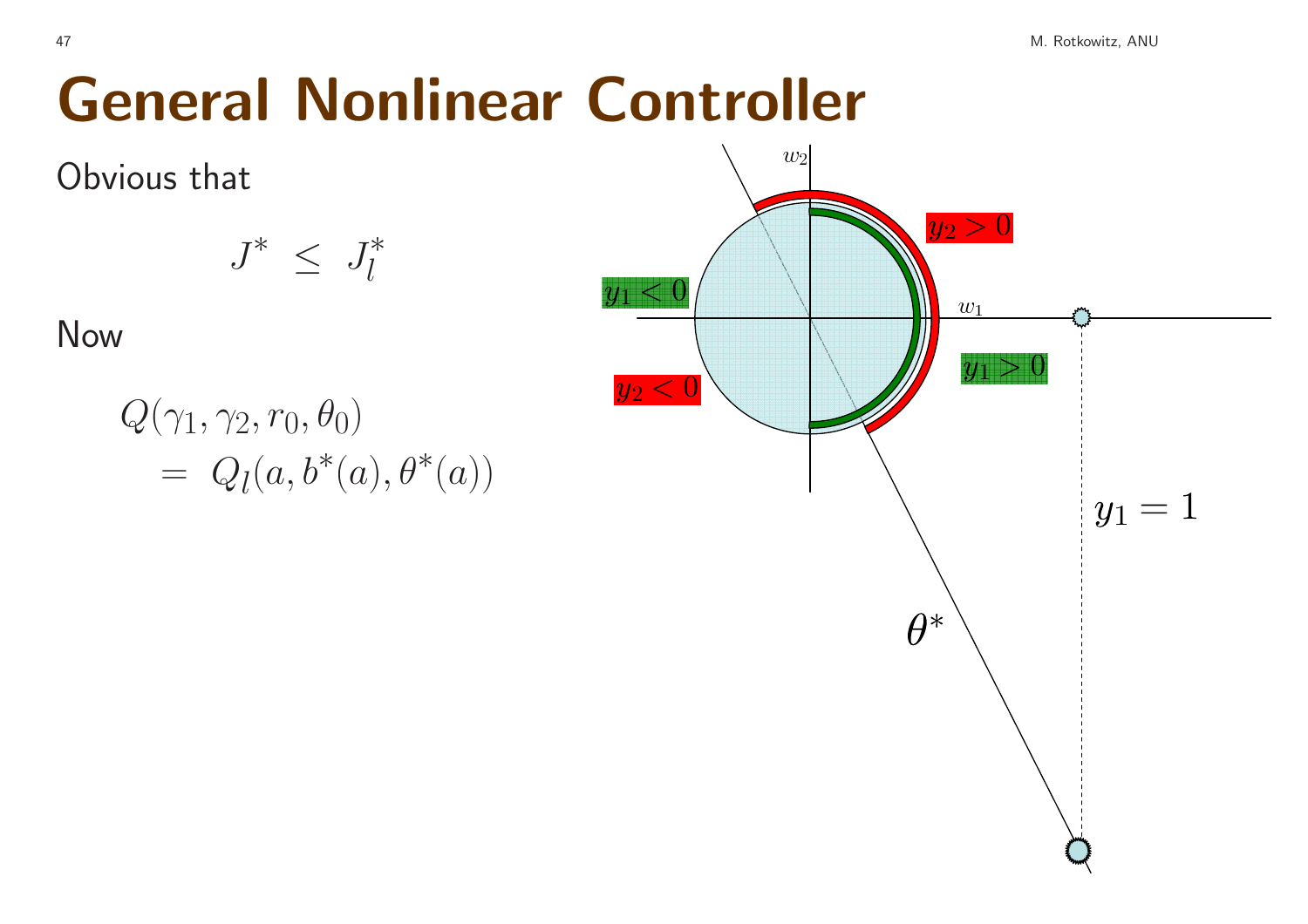Obvious that

$$
J^* \ \leq \ J^*_l
$$

Now

 $Q(\gamma_1, \gamma_2, r_0, \theta_0)$  $= Q_l(a, b^*(a), \theta^*(a))$  $= J_1(a, b^*(a))$ 

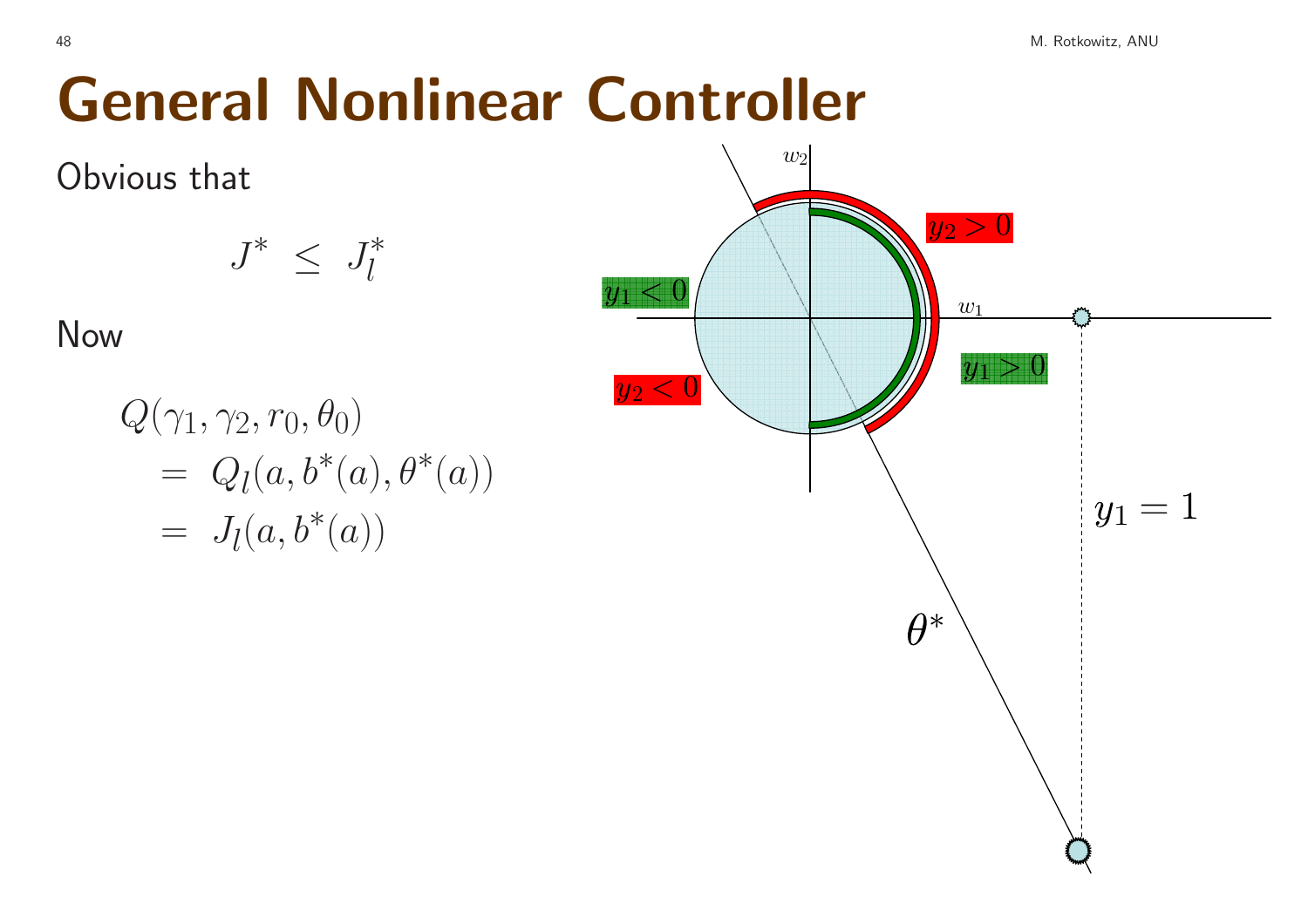Obvious that

$$
J^* \ \leq \ J^*_l
$$

Now

$$
Q(\gamma_1, \gamma_2, r_0, \theta_0)
$$
  
=  $Q_l(a, b^*(a), \theta^*(a))$   
=  $J_l(a, b^*(a))$ 

which yields

$$
J(\gamma_1, \gamma_2) \geq J_l(a, b^*(a))
$$

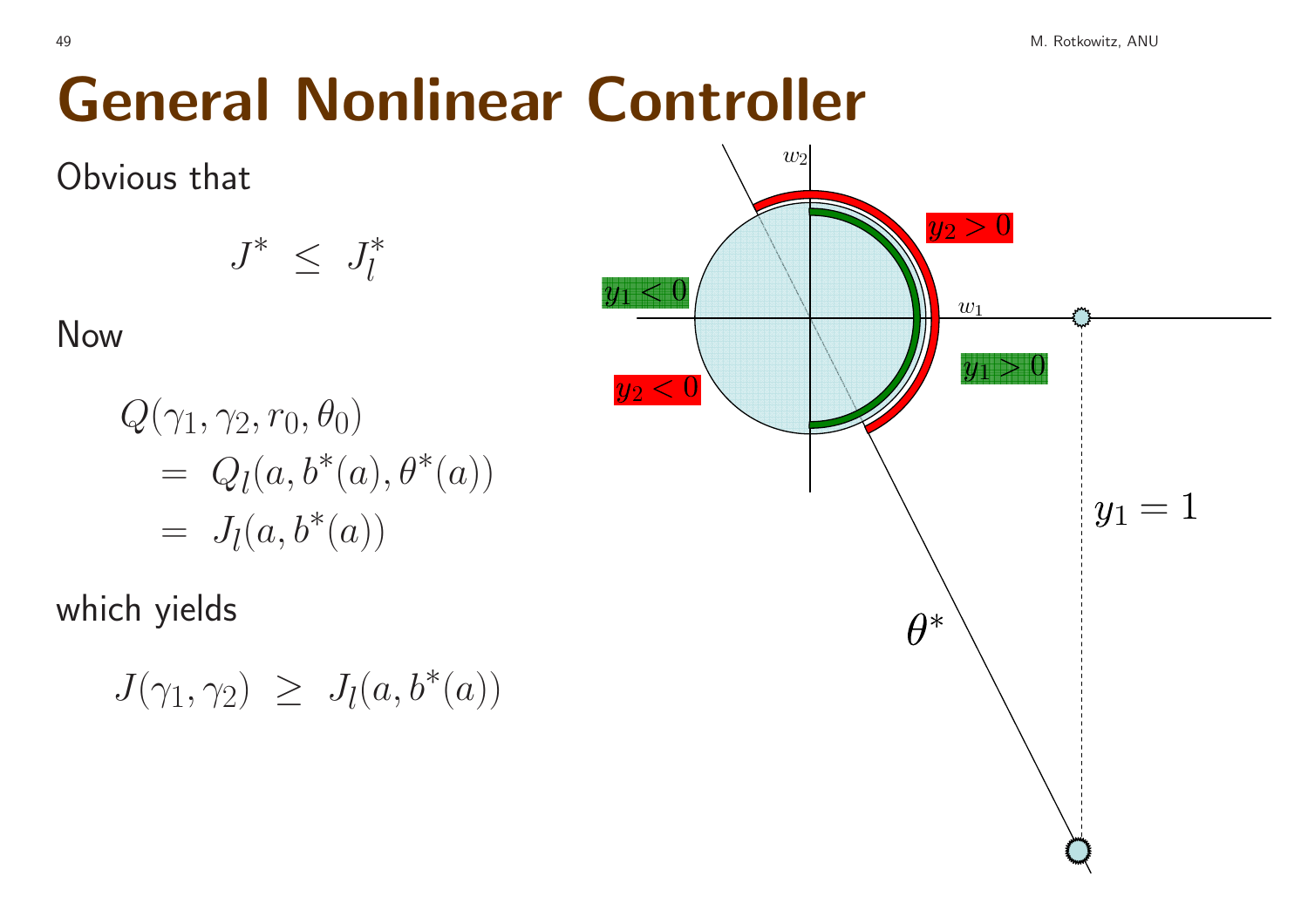Obvious that

$$
J^* \ \leq \ J^*_l
$$

and we've now shown that

$$
J^*~\ge~J_l^*
$$

thus

$$
J^*~=~J_l^*
$$

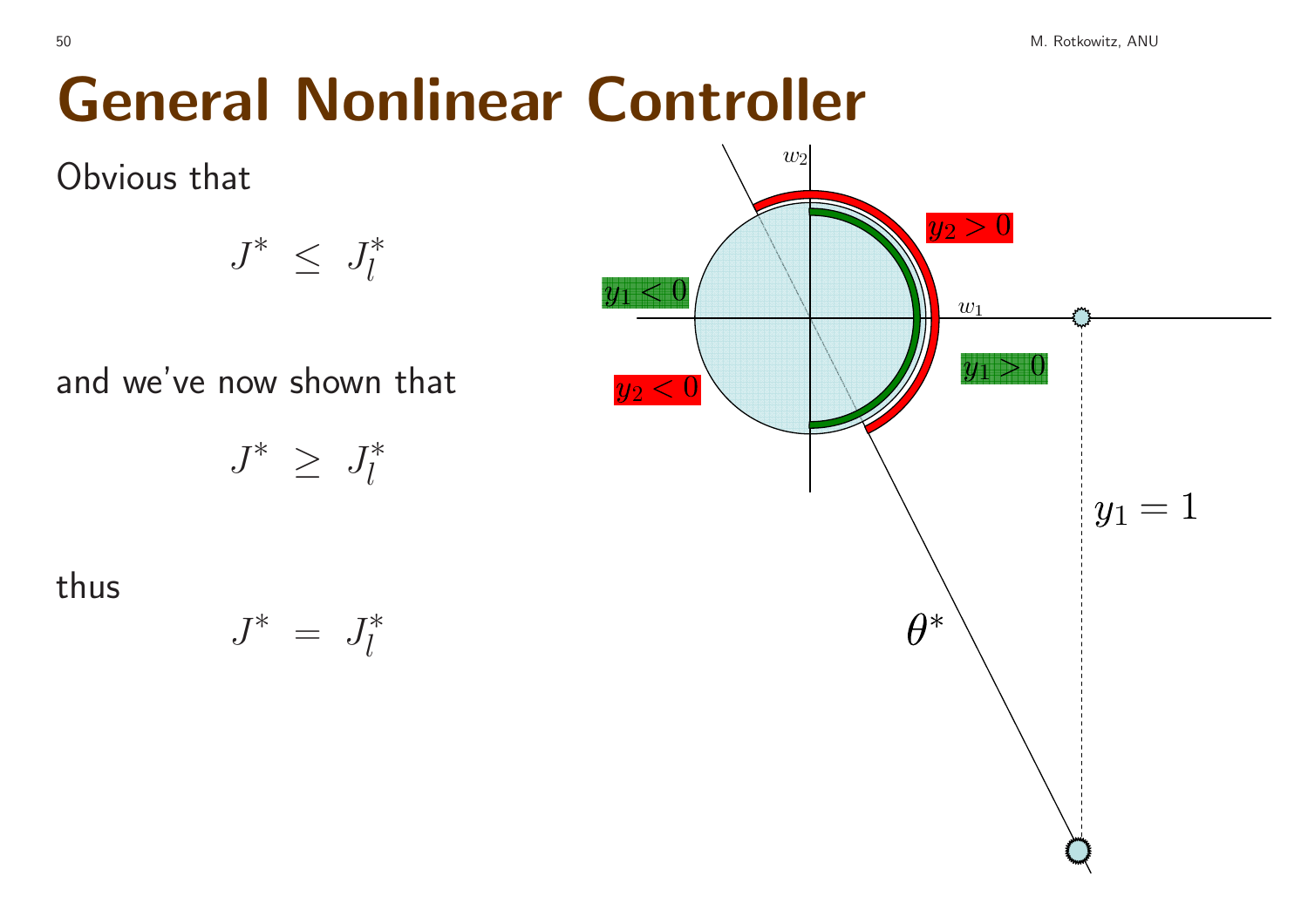#### Redundancy

- Argued that <sup>p</sup>iecewise affine dominates general nonlinear.
- Showed that best <sup>p</sup>iecewise affine controller is linear.
- Showed that linear dominates general nonlinear.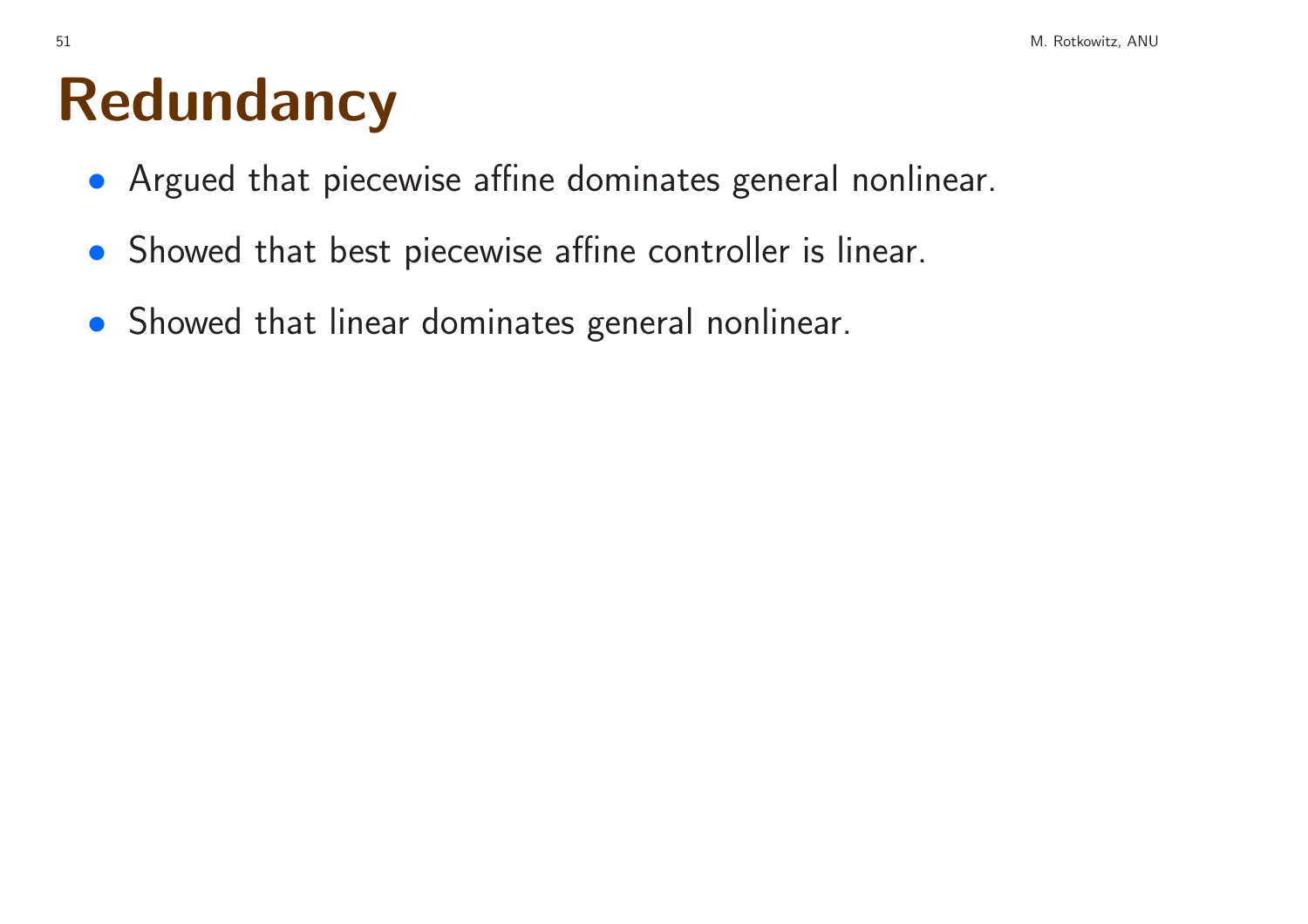#### Redundancy

- Argued that <sup>p</sup>iecewise affine dominates general nonlinear.
- Showed that best <sup>p</sup>iecewise affine controller is linear.
- Showed that linear dominates general nonlinear.

# Why?

• Generalization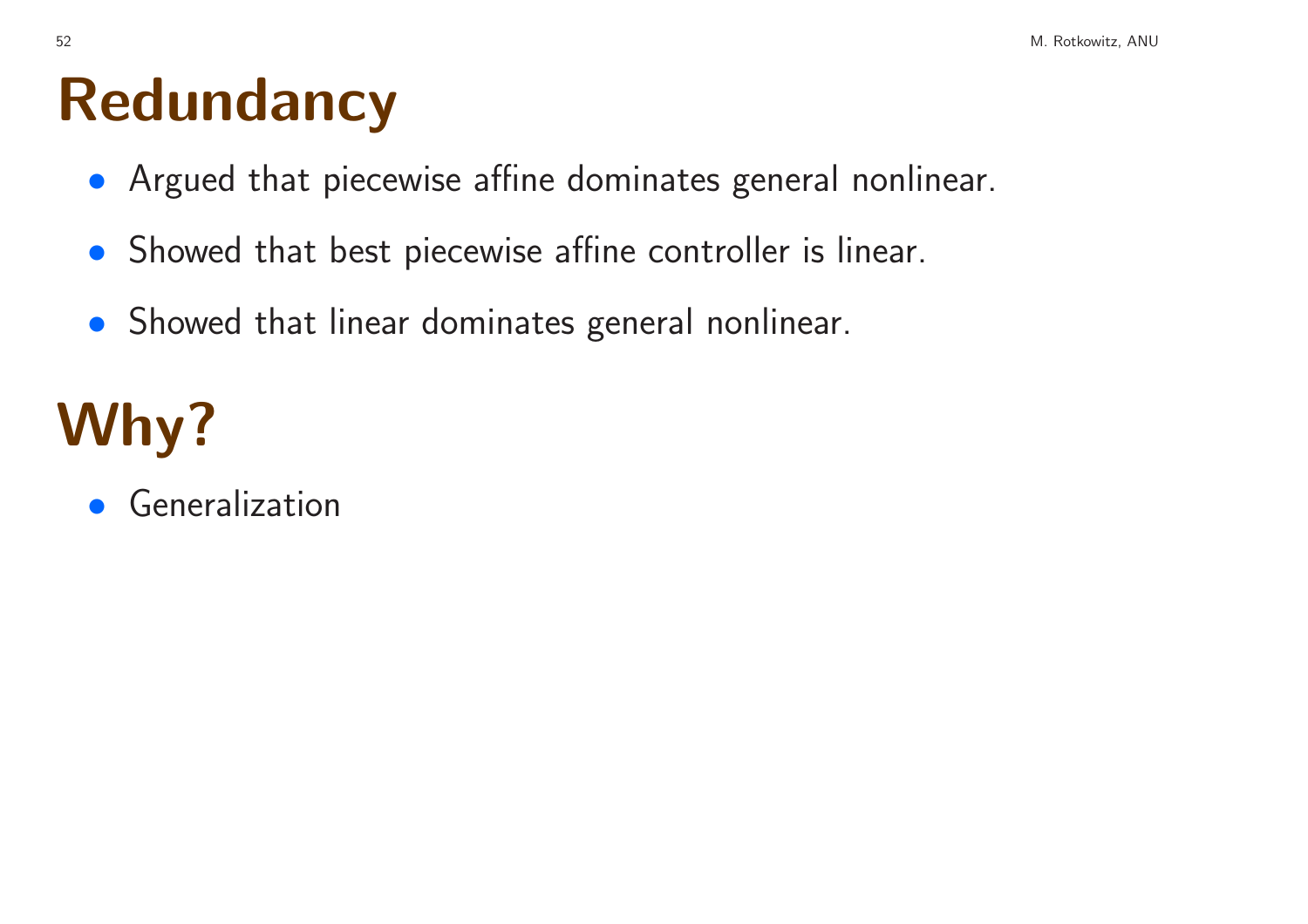#### Redundancy

- Argued that <sup>p</sup>iecewise affine dominates general nonlinear.
- Showed that best <sup>p</sup>iecewise affine controller is linear.
- Showed that linear dominates general nonlinear.

# Why?

- Generalization
- Nobody believed me!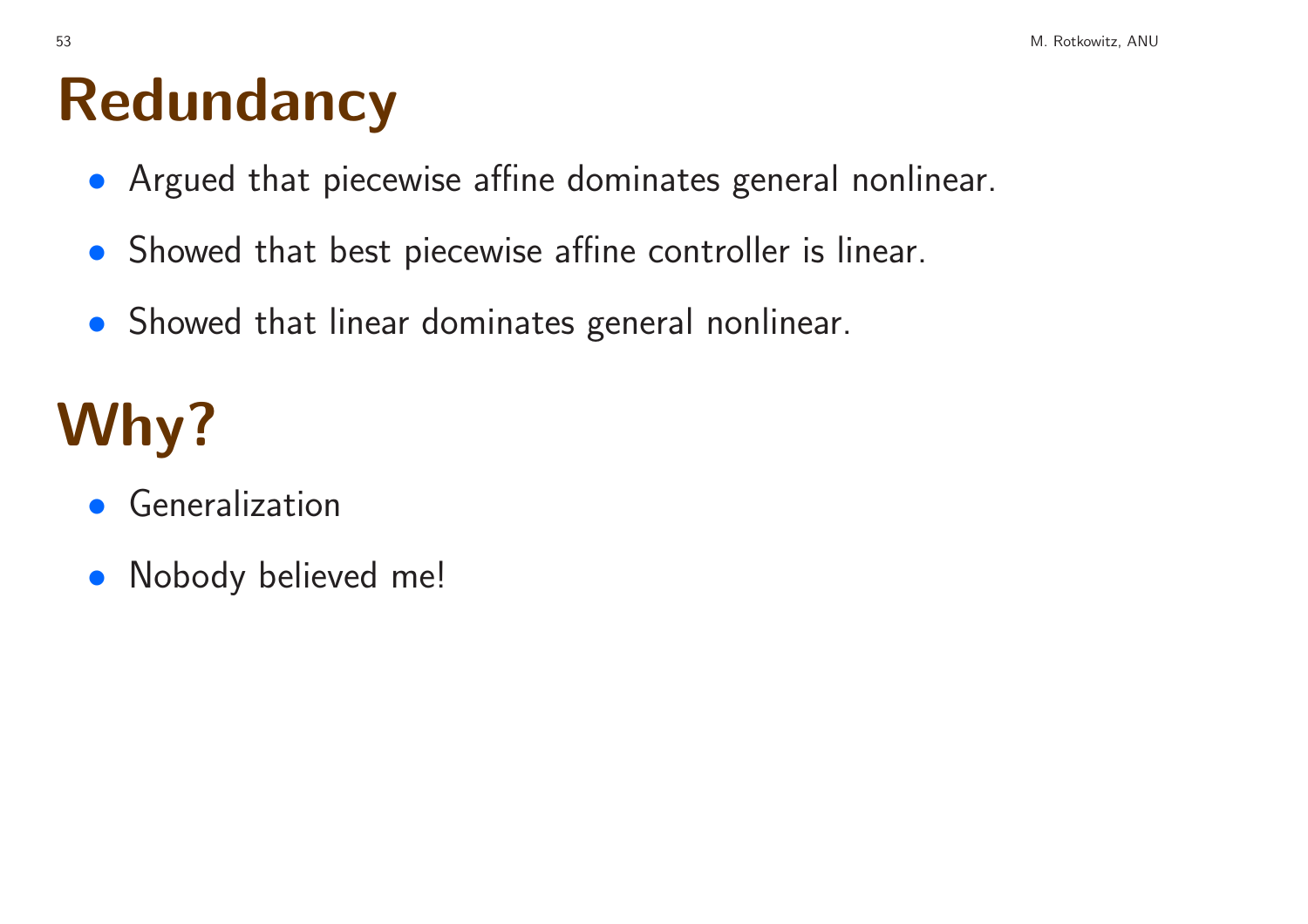#### Related Work

- Separation / Linear Optimality over Lossy Networks
	- X. Liu, A. Goldsmith
	- L. Schenato, B. Sinopoli, M. Franceschetti, K. Poola, S. Sastry
- (Decentralized) Robust Control
	- **Ian Petersen, Valery Ugrinovskii**